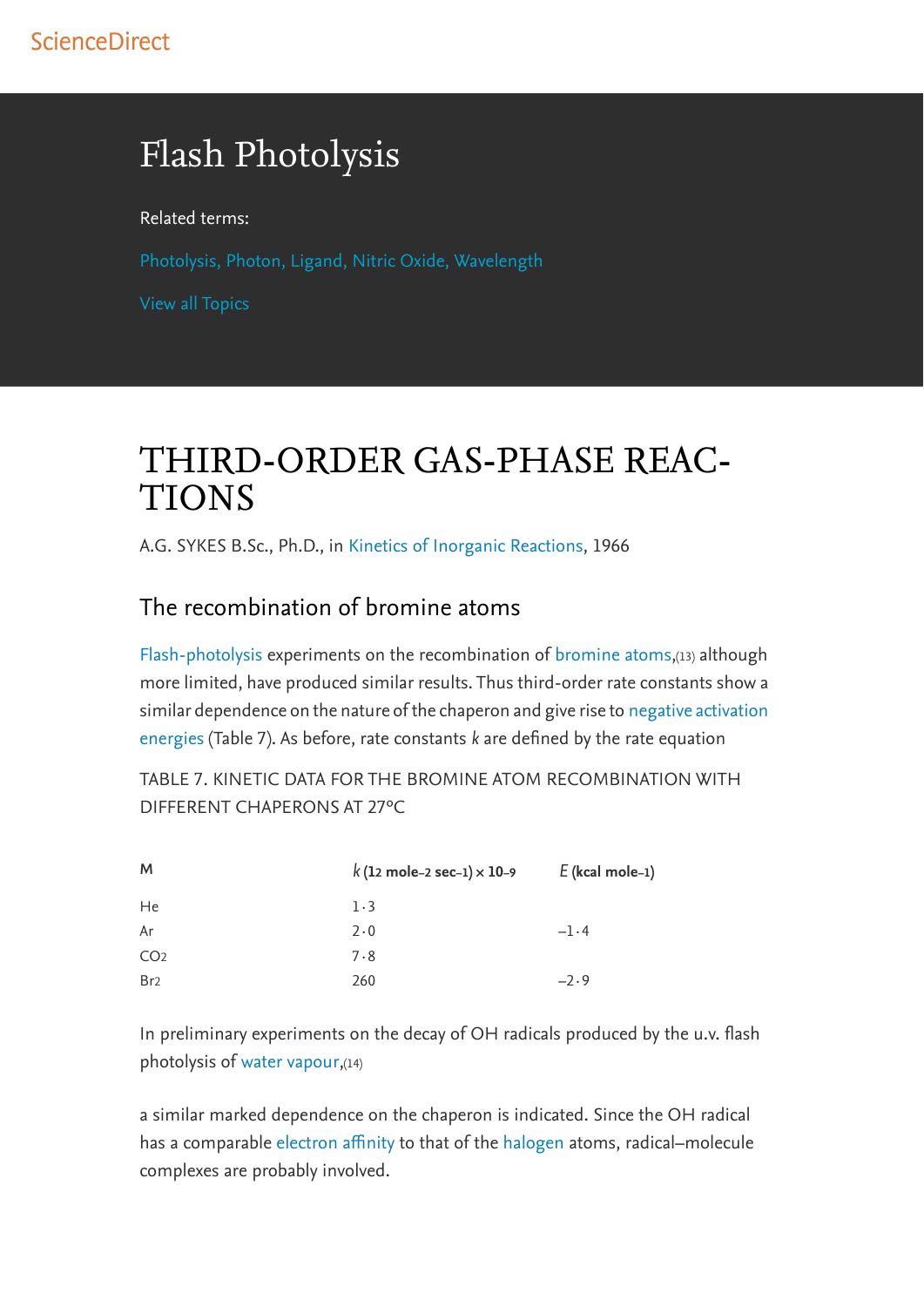# [Flash–photolysis](https://www.sciencedirect.com/science/article/pii/B9780444521262500319)

NIKOLAI V. TKACHENKO, in [Optical Spectroscopy,](https://www.sciencedirect.com/book/9780444521262) 2006

## 7.3.2 Applications in time resolved emission spectroscopy

The flash [photolysis](https://www.sciencedirect.com/topics/physics-and-astronomy/photolysis) method was developed to study transient absorption of the samples. However it is also useful for time resolved emission [spectroscopy](https://www.sciencedirect.com/topics/physics-and-astronomy/spectroscopy) applications. To switch from the absorption to emission measurements the monitoring light must be turned off, then the measured signal is directly proportional to the emission intensity,  $I(t) \Box U(t)$ . This is a simple method to study time dependence of the sample emission in nanosecond and longer time domains.

Similar to the steady state emission spectra measurements discussed in Chapter 6, the spectrum sensitivity of the detection system must be taken into account to obtain the time resolved emission spectra of the sample. A spectrum calibration procedure must be performed to correct the spectrum efficiency of the [monochromator](https://www.sciencedirect.com/topics/physics-and-astronomy/monochromators) and sensitivity of the photomultiplier when an instrument similar to that presented in Fig. 7.1 is used.

In practice, however, another method, which is called time correlated single [photon](https://www.sciencedirect.com/topics/physics-and-astronomy/photons) counting and will be discussed in Chapter 8, is used to measure emission decays in nano- to microsecond time domain. Direct measurements of the emission decays using instruments similar [flash–photolysis](https://www.sciencedirect.com/topics/chemistry/flash-photolysis) are used for slower decays starting from microsecond when the method mentioned above cannot be used.

## [> Read full chapter](https://www.sciencedirect.com/science/article/pii/B9780444521262500319)

# [Experimental Methods](https://www.sciencedirect.com/science/article/pii/B9780444521866500031)

Luis Arnaut, ... Hugh Burrows, in [Chemical Kinetics: From Molecular Structure to](https://www.sciencedirect.com/book/9780444521866)  [Chemical Reactivity](https://www.sciencedirect.com/book/9780444521866), 2007

## Pulse radiolysis

In flash [photolysis](https://www.sciencedirect.com/topics/chemistry/photolysis), transient species are produced by absorption of light, normally from a pulsed laser. This specifically excites the [solute](https://www.sciencedirect.com/topics/chemistry/solute). The interaction of high-energy radiation such as X-rays,  $\Box$ -rays or high-energy [electron beams](https://www.sciencedirect.com/topics/chemistry/electron-beam) with matter is termed radiation chemistry. High-energy radiation induces ionisation, which can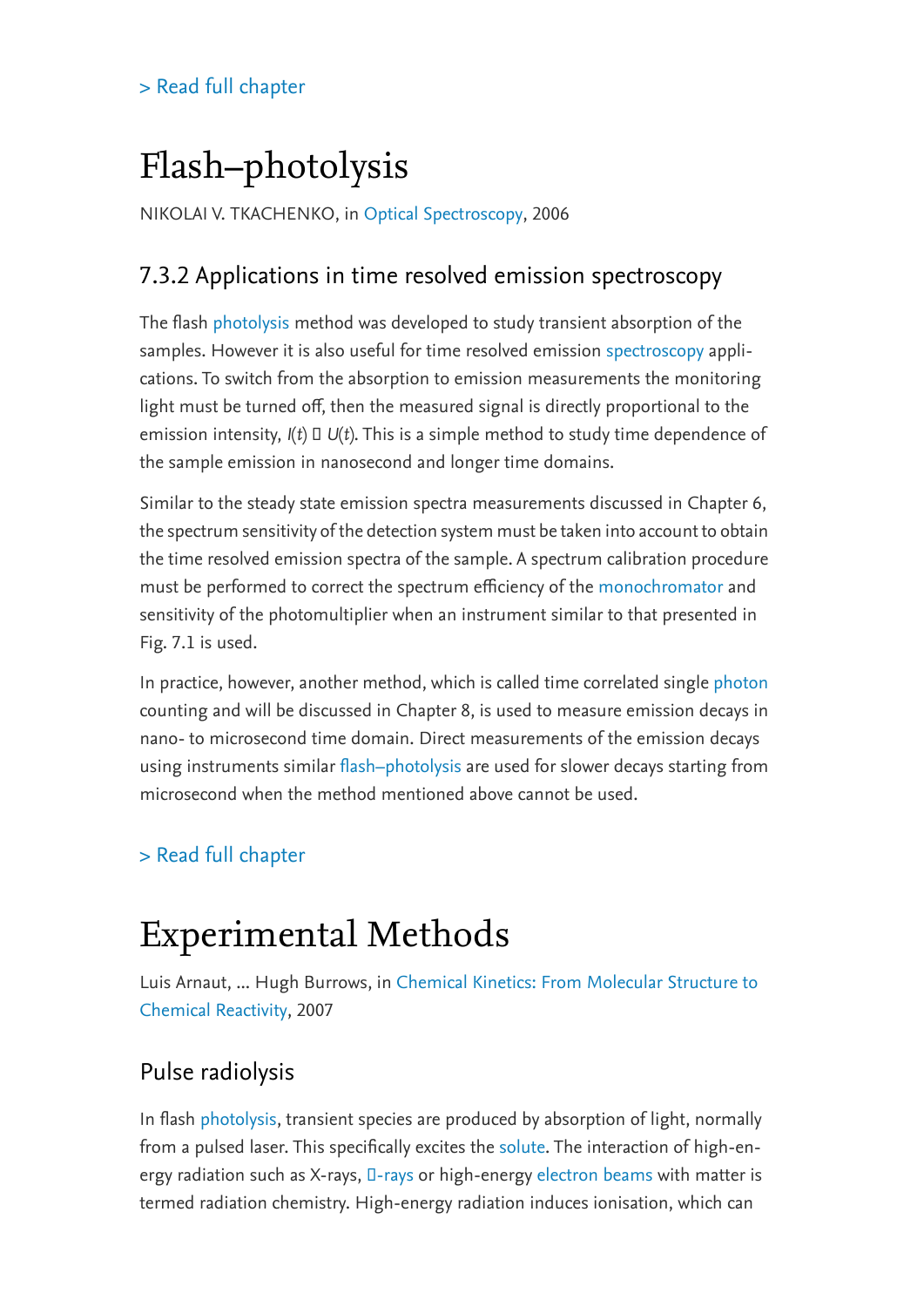subsequently lead to formation of either free radicals or excited states. Absorption of high-energy radiation is not specific, and will be predominantly by the species present in the greatest amount. For solutions, this is the solvent. Thus, radiation chemistry depends upon the solvent, and provides a route to specifically generate either charged species or excited states, depending upon the solvent used. [Pulse](https://www.sciencedirect.com/topics/chemistry/radiolysis)  [radiolysis](https://www.sciencedirect.com/topics/chemistry/radiolysis) is the radiation chemistry equivalent of [flash photolysis,](https://www.sciencedirect.com/topics/chemistry/flash-photolysis) and provides a valuable complementary technique. Normally, a pulsed beam of high-energy electrons (energies of several MeV) produced by a linear accelerator is used as the radiation source and, as in flash photolysis, transient [absorption spectroscopy](https://www.sciencedirect.com/topics/chemistry/absorption-spectroscopy) is used to characterise reactive intermediates both in terms of their spectra and kinetics. The basic techniques are similar, the main differences stem from the fact that we are considering reactions of solvent-derived transients with solutes, and that, owing to the need for large-scale equipment, there are relatively few places where these experiments can be carried out. However, these are compensated for by the fact that many of the experiments cannot be easily carried out by other fast reaction methods.

As an example, we will consider the characterisation of triplet states of conjugated organic polymers. Pulse radiolysis of [aromatic solvents](https://www.sciencedirect.com/topics/chemistry/aromatic-solvent) such as benzene produces mainly [excited triplet and singlet states](https://www.sciencedirect.com/topics/chemistry/excited-singlet-state) in the ratio 3:1. By incorporating an appropriate energy acceptor with high-inter-system crossing yields, it is possible to capture this excitation energy and specifically produce [excited triplet states](https://www.sciencedirect.com/topics/chemistry/excited-triplet-state). This species can then act as triplet donor and populate triplet states of other species by energy transfer, even though these may not be readily accessible by photochemical routes because of low yield of [inter-system crossing](https://www.sciencedirect.com/topics/chemistry/intersystem-crossing-singlet-and-gttriplet) from singlet states.

Figure 3.21 shows the transient spectra observed following [pulse radiolysis](https://www.sciencedirect.com/topics/chemistry/radiolysis) of an argonsaturated solution of [biphenyl](https://www.sciencedirect.com/topics/chemistry/biphenyl) (10 mM) and the [conjugated polymer](https://www.sciencedirect.com/topics/chemistry/conjugated-polymer) MEH-PPV in benzene solution.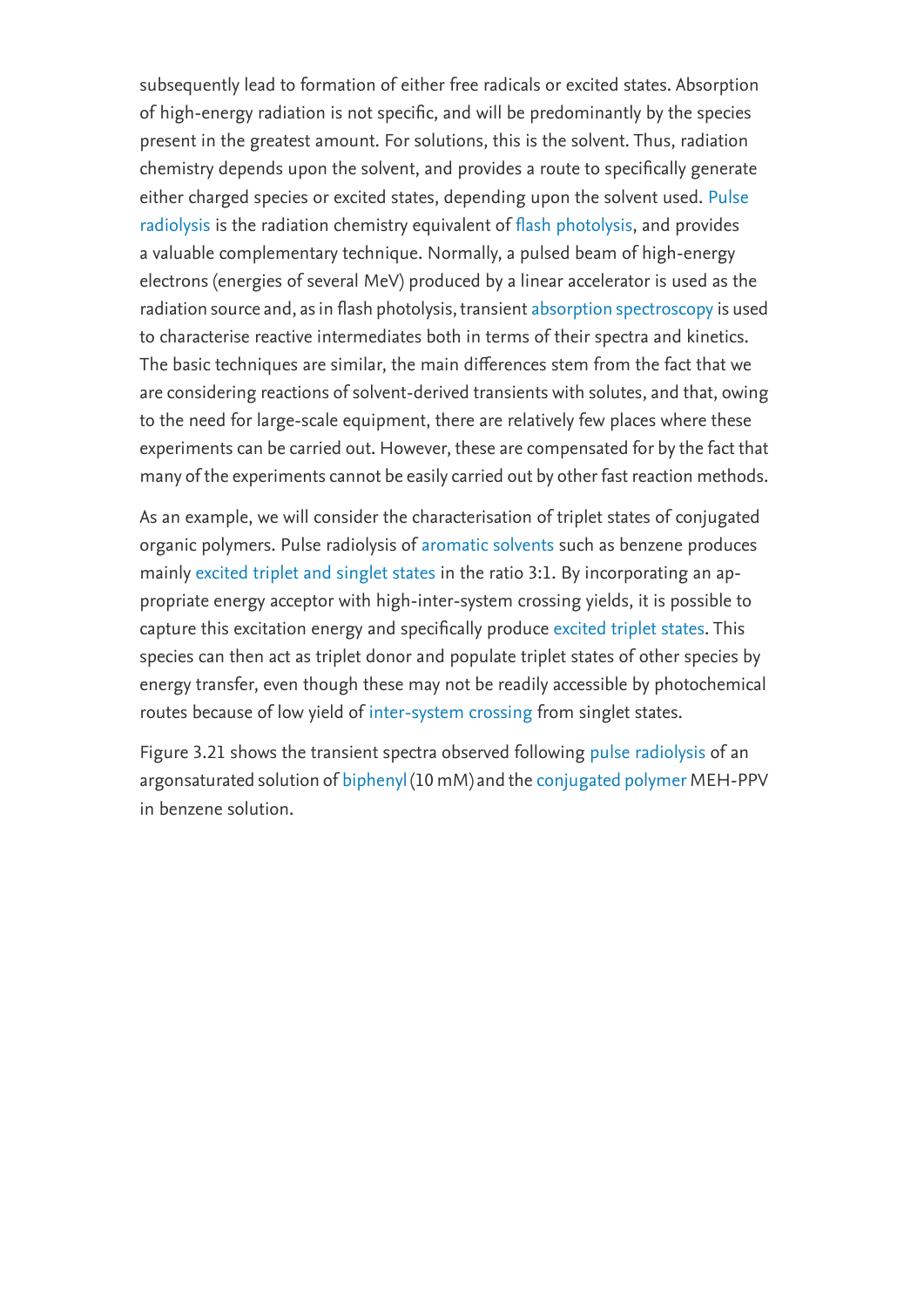

Figure 3.21. Time evolution of the transient absorption spectra following pulse radiolysis of argonsaturated solutions of MEH-PPV in benzene in the presence of biphenyl sensitiser.Reprinted from AP Monkman, HD Burrows, MG Miguel, I Hamblett, ES Navaratnam, Measurement of the So-T1 energy gap in poly(2-methoxy,5-(2Dethylhexoxy)-p-phenylenevinylene), MEH-PPV, by triplet-triplet energy transfer, Chem. Phys. Lett. 307 (1999) 303-309. (Copyright 1999, with permission from Elsevier.)

In this experiment, the [triplet state](https://www.sciencedirect.com/topics/chemistry/triplet-state) of biphenyl is initially formed by energy transfer from the solvent leading to the absorption around 360 nm. This then transfers its triplet energy to the polymer, leading to a new absorption at 830 nm owing to the triplet state of the polymer, and depletion of the ground-state absorption band of the polymer at 530 nm. The overall kinetic scheme is

(3.XVII)

while the kinetic traces for decay of the biphenyl triplet at 360 nm and formation and decay of the polymer triplet at 830 nm and bleaching at 530 nm are shown in Figure 3.22.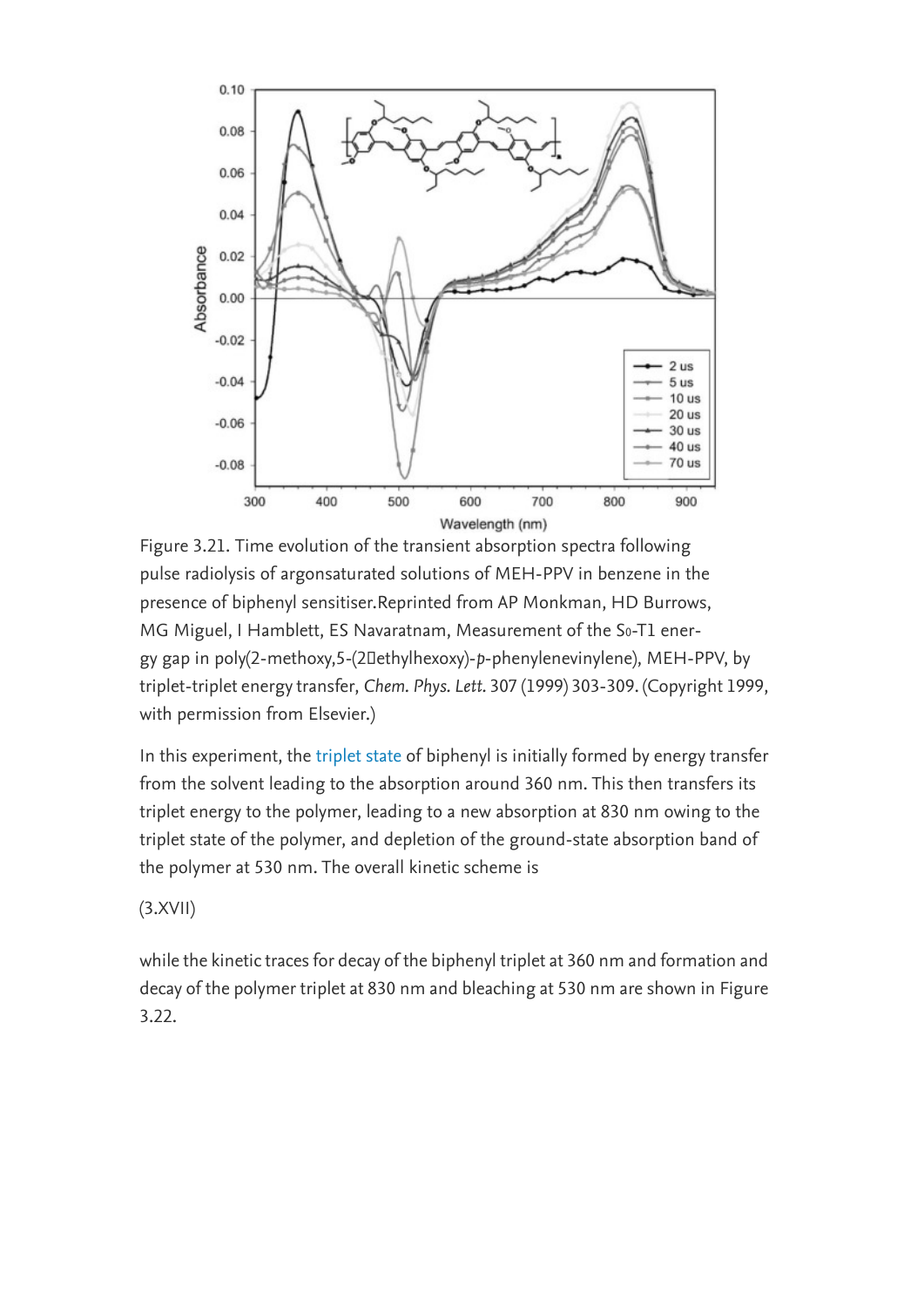

Figure 3.22. Decay and grow-in of the various spectral features seen in Figure 3.21.Reprinted, with permission, from the same source.

### [> Read full chapter](https://www.sciencedirect.com/science/article/pii/B9780444521866500031)

# [Polymer Characterization](https://www.sciencedirect.com/science/article/pii/B9780444533494000583)

I. Glowacki, ... A. Rybak, in [Polymer Science: A Comprehensive Reference](https://www.sciencedirect.com/referencework/9780080878621), 2012

## 2.33.3.5.2(ii)(d) Flash-photolysis time-resolved microwave conductivity

In general, the [flash-photolysis](https://www.sciencedirect.com/topics/chemistry/flash-photolysis) time-resolved microwave [conductivity](https://www.sciencedirect.com/topics/materials-science/conductivity) (FP-TRMC) equipment and principles of the measurement are quite similar to the PR-TRMC technique. The main difference is the use of a laser for sample [photoexcitation](https://www.sciencedirect.com/topics/chemistry/photoexcitation) instead of acceleration. The change in the microwave [power reflected](https://www.sciencedirect.com/topics/engineering/reflected-power) by the cell after [illumination](https://www.sciencedirect.com/topics/chemistry/illumination) is monitored using microwave [circuitry](https://www.sciencedirect.com/topics/engineering/circuitry) and detection equipment. The change in the microwave power  $\Delta P$  is related to the change in conductivity  $\Delta \Box$  of the sample:

[135]

where K is the sensitivity factor.109,110

The mobile charge carriers, formed during the pulse, can subsequently decay due to recombination and/or trapping; therefore  $\Delta \mathbb{D}$  becomes time dependent. When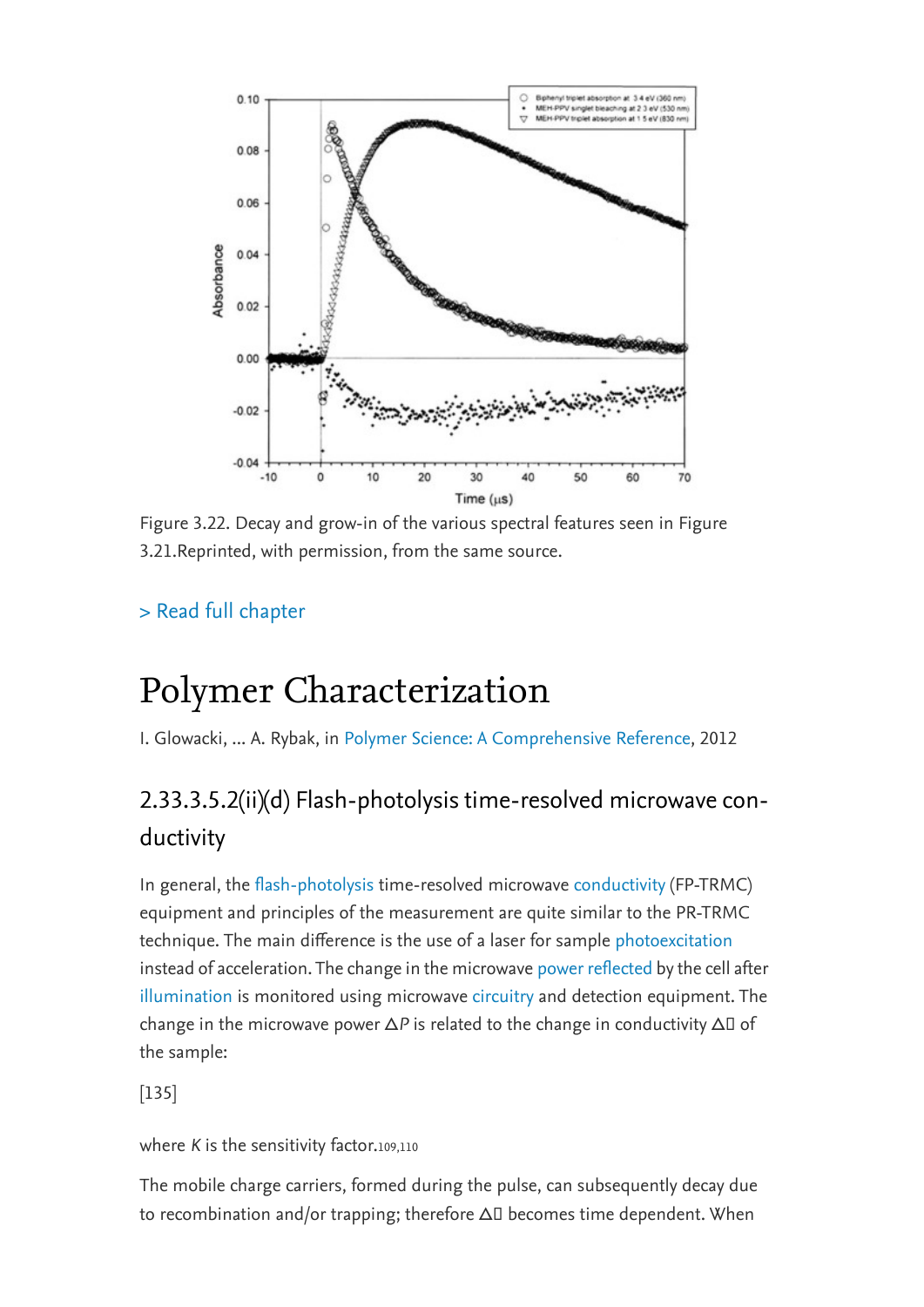the decay of charge carriers takes place on a time scale much longer than the pulse length, then the end-of-pulse value of  $\Delta\mathbb{D}_{\text{eop}}$  normalized by the incident intensity lo is given by

[136]

where  $I_w$  is the [waveguide](https://www.sciencedirect.com/topics/engineering/waveguides) parameter and  $F_A$  is the fraction of absorbed photons.

From the absolute magnitudes of the conductivity transients, one can determine the value of the product of the [quantum yield](https://www.sciencedirect.com/topics/engineering/quantum-yield)  $\mathbb I$  and the sum of the electron and hole  $m$ obilities  $\sum$  IFP-TRMC from the experimentally measured parameters as

[137]

Because the FP-TRMC method does not require the deposition of the [electrodes](https://www.sciencedirect.com/topics/chemistry/behavior-as-electrode), it can be more readily applied to investigations of a variety of thin samples, free of hindrances that frequently accompany the dc experiments. However, because of the use of the [ultra-high frequency](https://www.sciencedirect.com/topics/earth-and-planetary-sciences/ultrahigh-frequency) and low field strength ( $\Box$  100 V cm−1) of the probing microwaves, the measured conductivity is associated with the mobility of charge carriers within well-organized [microscopic domains](https://www.sciencedirect.com/topics/engineering/microscopic-domain) rather than to the bulk, macroscopic mobility measured using dc techniques.

## [> Read full chapter](https://www.sciencedirect.com/science/article/pii/B9780444533494000583)

# [Conductivity Measurements](https://www.sciencedirect.com/science/article/pii/B9780128035818013424)

I. Glowacki, ... J. Ulanski, in [Reference Module in Materials Science and Materials](https://www.sciencedirect.com/referencework/9780128035818)  [Engineering](https://www.sciencedirect.com/referencework/9780128035818), 2016

## 3.5.2.2.4 Flash-photolysis time-resolved microwave conductivity

In general, the Flash-photolysis time-resolved microwave [conductivity](https://www.sciencedirect.com/topics/materials-science/conductivity) (FP-TRMC) equipment and principles of the measurement are quiet similar as in the PR-TRMC technique. The main difference is the use of the laser for sample photoexcitation instead of accelerator. The change in the microwave power reflected by the cell after illumination, is monitored using microwave circuitry and detection equipment. The change in the microwave power ?P is related to the change in conductivity ?s of the sample

[135]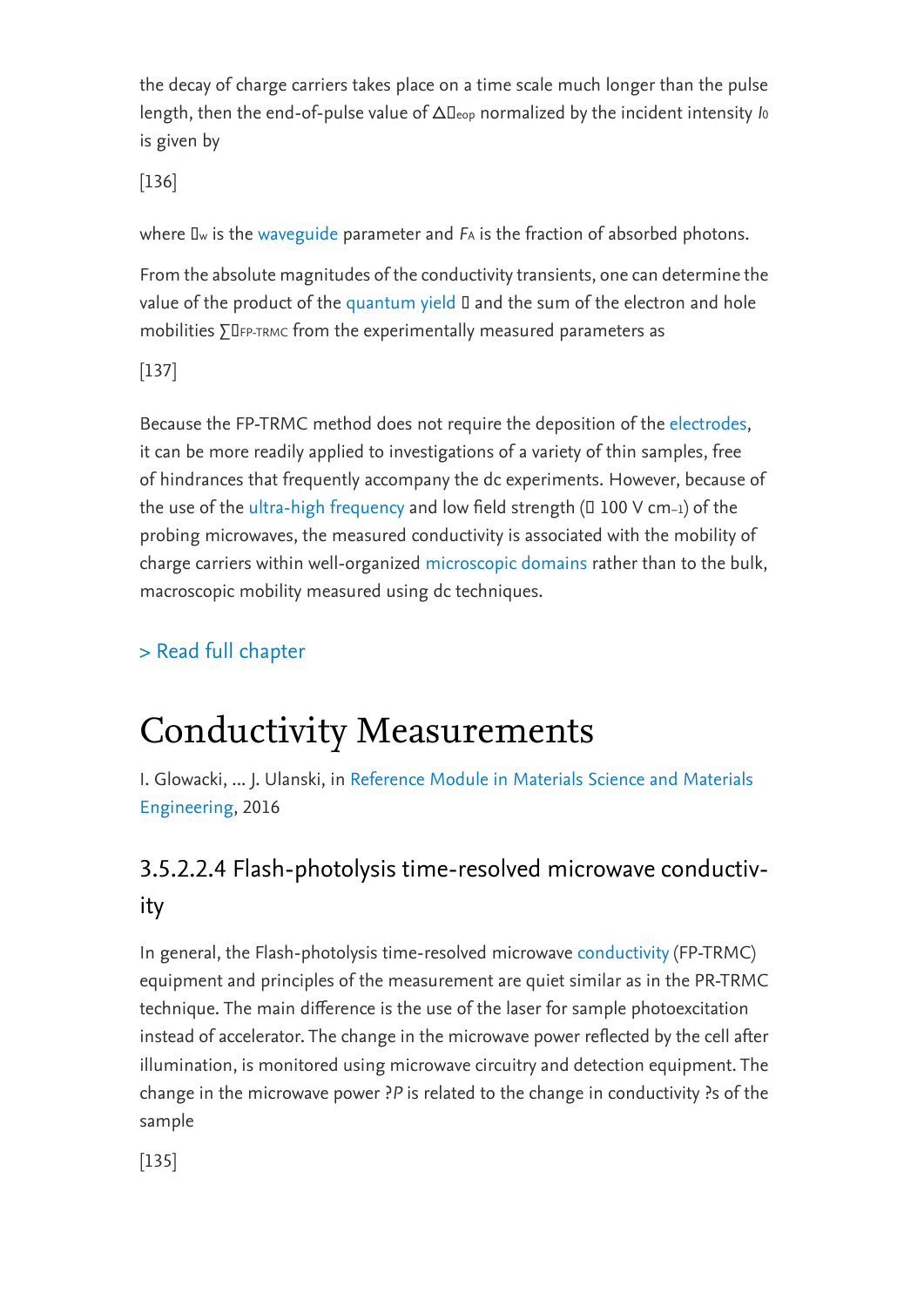where K is the sensitivity factor (Savenije et al. (2000); Nešpurek et al. (2003); Saeki et al. (2012)).

The mobile charge carriers, formed during the pulse, can subsequently decay due to recombination and/or trapping, therefore ?s becomes time dependent. When the decay of charge carriers takes place on the time scale much longer than the pulse length, then the end-of-pulse value of ? Seop normalized by the incident intensity lo is given by

[136]

where  $\mathbb{S}_{w}$  is the [waveguide](https://www.sciencedirect.com/topics/materials-science/waveguide) parameter, FA the fraction of absorbed photons.

From the absolute magnitudes of the conductivity transients, one can determine the value of the product of the quantum yield ? and the sum of the electron and hole mobilities , from the experimentally measured parameters as

[137]

Because the FP-TRMC method does not require the deposition of the electrodes, it can be more readily applied to investigations a variety of thin samples, free of hindrances that frequently accompany the dc experiments (Saeki et al. (2012)). However, because of the use of the ultra-high frequency and low-field strength (ca. 100 V cm-1) of the probing microwaves, the measured conductivity is associated with the mobility of charge carriers within well-organized microscopic domains rather than to the bulk, macroscopic mobility measured using dc techniques.

## [> Read full chapter](https://www.sciencedirect.com/science/article/pii/B9780128035818013424)

# [Chemical Kinetics, Experimentation](https://www.sciencedirect.com/science/article/pii/B0122274105000983)

Terence J. Kemp, in [Encyclopedia of Physical Science and Technology \(Third Edition\)](https://www.sciencedirect.com/referencework/9780122274107), 2003

## VI Pulse and Shock Methods

These depend on the virtually instantaneous generation of new [chemical species,](https://www.sciencedirect.com/topics/engineering/chemical-specie) normally of high reactivity, in a system by delivery of a burst of [energy](https://www.sciencedirect.com/topics/engineering/energy-engineering) sufficient to generate electronically excited states or to break chemical bonds to generate radical species.

### VI.A Flash Photolysis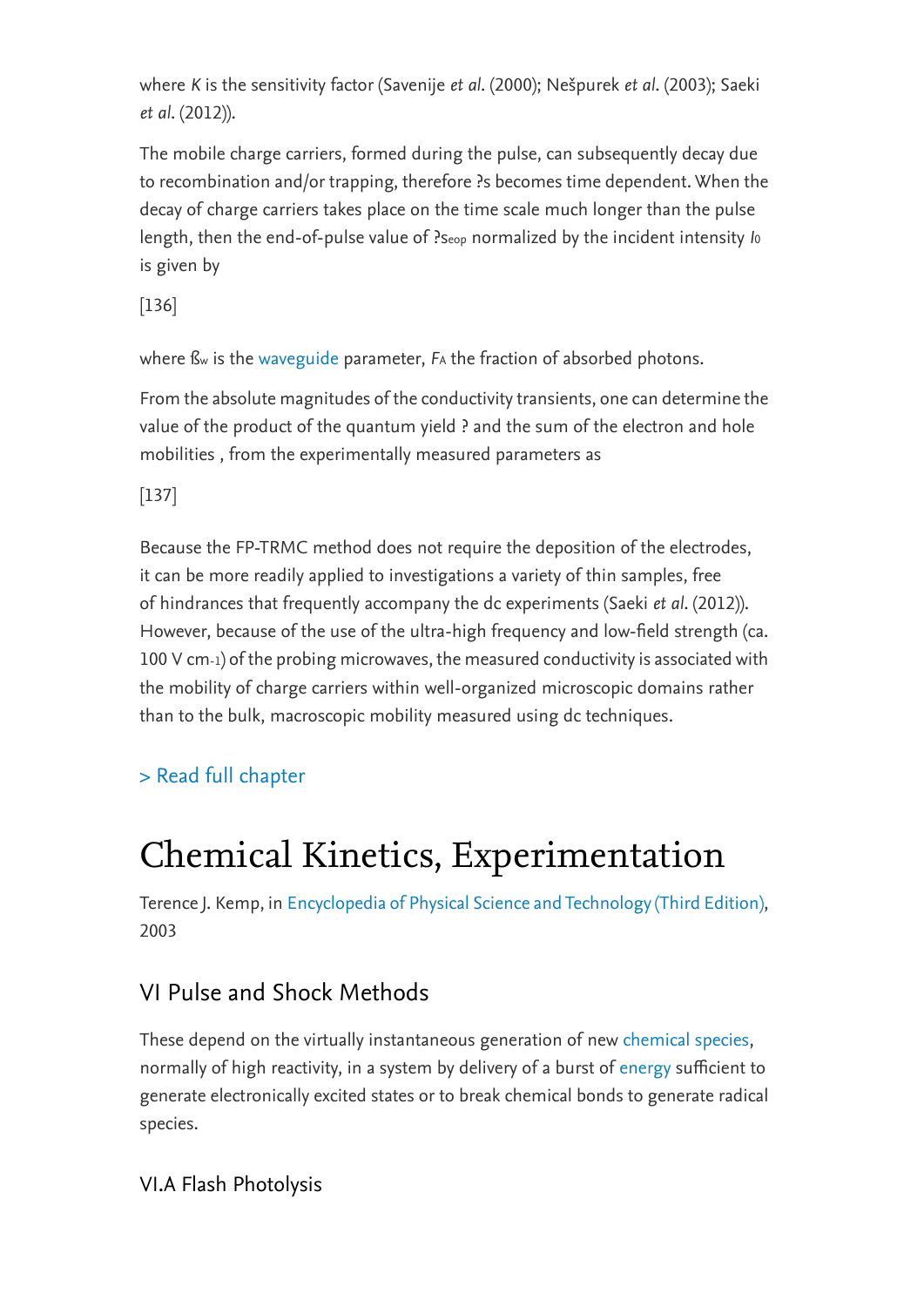In the technique of flash [photolysis,](https://www.sciencedirect.com/topics/physics-and-astronomy/photolysis) later developed to laser flash photolysis, an intense flash of light is absorbed by molecules in the system to give excited states:

(49)

These then lose energy either by light emission [Eq. (50)], by nonradiative decay [Eq. (51)], by dissociation to give radical species [Eq. (52)], or by attacking the solvent, denoted SH [Eq. (53)]:

(50)

- (51)
- (52)
- (52)

By monitoring the optical or ESR absorption of the species A., B., MH., or S., it is possible to determine their kinetics for such processes as [dimerization](https://www.sciencedirect.com/topics/engineering/dimerization), as in Eqs. (54) and (55).

(54)

(55)

or reaction with oxygen,

(56)

While many types of [experimental layout](https://www.sciencedirect.com/topics/engineering/experimental-layout) have been used successfully, that shown in Fig. 9 is quite typical. A pulsed [excimer laser](https://www.sciencedirect.com/topics/engineering/excimer-laser) generates light at a wavelength that can be controlled by using different [halogens](https://www.sciencedirect.com/topics/chemistry/halogen) or [rare gases.](https://www.sciencedirect.com/topics/physics-and-astronomy/rare-gases) The uv pulse, of duration that can also be controlled, can be used either directly or to pump a [dye](https://www.sciencedirect.com/topics/physics-and-astronomy/dye-lasers)  [laser,](https://www.sciencedirect.com/topics/physics-and-astronomy/dye-lasers) giving extensive control of the [wavelength range.](https://www.sciencedirect.com/topics/computer-science/wavelength-range) The emerging pulse is then fed by mirrors, [prisms,](https://www.sciencedirect.com/topics/chemistry/prismatic-crystal) or an [optical fiber](https://www.sciencedirect.com/topics/engineering/optical-fibers) to the sample cell where it excites the molecule of interest (in fluid solution or in gaseous form).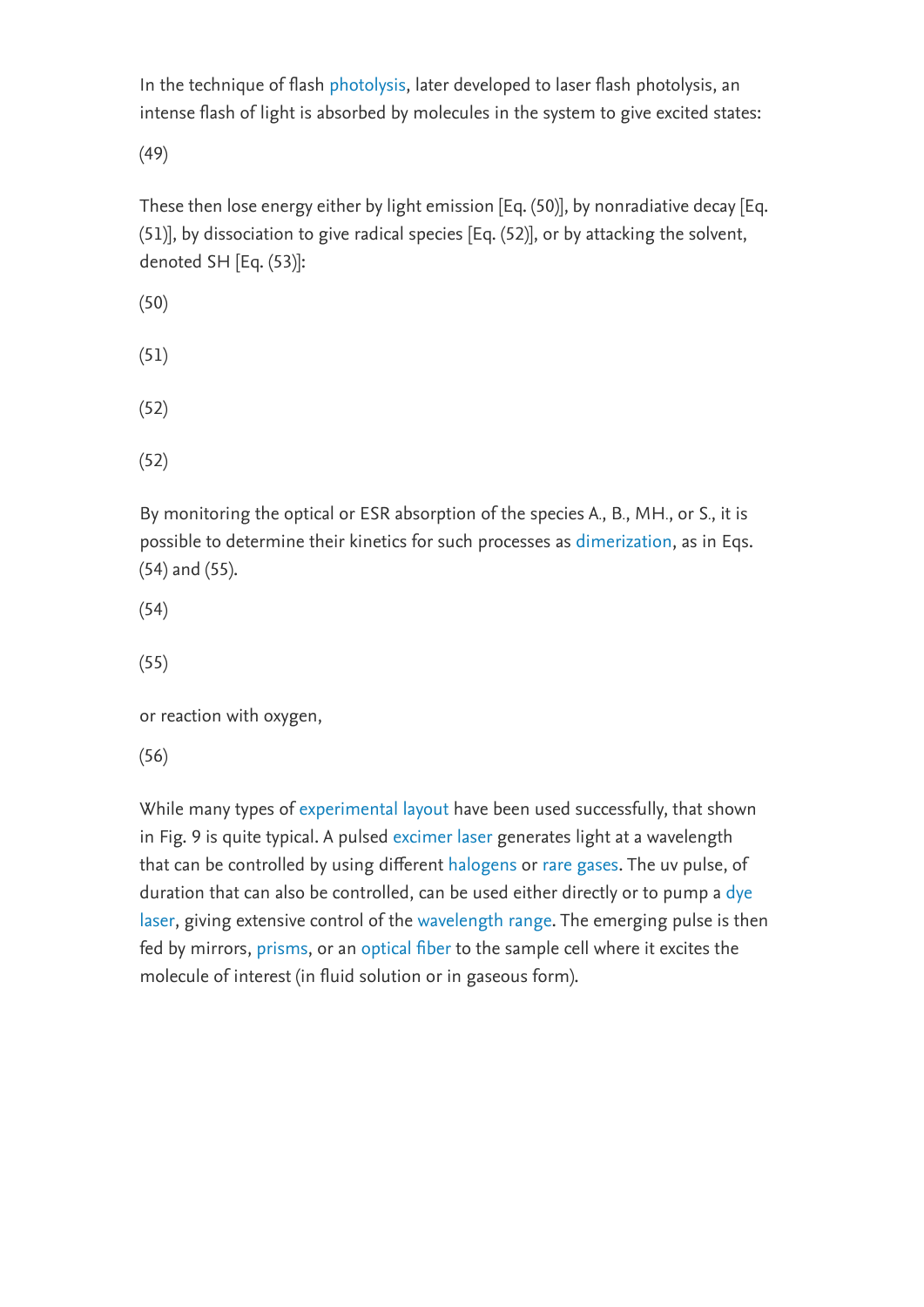FIGURE 9. Block diagram of time-correlated single photon counting apparatus. Key: LS, lamp; LH, lamp housing; S, slits; HRM, high-radiance monochromator; C, sample cell; SH, sample housing; L, lenses; PM 1, PM 2, photomultiplier tubes; DISC 1, DISC 2, discriminators; TAC, time-to-amplitude converter; MCAPH, multichannel pulse-height analyzer.

Species generated by Eq.(49)–(56) are monitored by means of an analyzing beam from a high-pressure point-source lamp, the output of which passes through the sample cell and thence through a preset [monochromator](https://www.sciencedirect.com/topics/earth-and-planetary-sciences/monochromators) to a [photomultiplier](https://www.sciencedirect.com/topics/engineering/photomultiplier) tube or spectography or [diode array.](https://www.sciencedirect.com/topics/engineering/diode-array) The signal from the former, which is related to the intensity of the incident light, is taken to a cathode-ray [oscilloscope](https://www.sciencedirect.com/topics/engineering/oscilloscope) where it is displayed and stored as a function of time immediately following the firing of the laser. The stored signal is then either photographed for manual analysis or taken via an [analog-to-digital converter](https://www.sciencedirect.com/topics/engineering/analog-to-digital-converter) to a [microcomputer,](https://www.sciencedirect.com/topics/earth-and-planetary-sciences/microcomputer) where it is stored and subsequently has largely been processed to yield rate constants.

The other main instrumental development involving lasers has been the evolution of [lasers pulsed](https://www.sciencedirect.com/topics/physics-and-astronomy/pulsed-lasers) to [picosecond](https://www.sciencedirect.com/topics/engineering/picosecond) or even [femtosecond](https://www.sciencedirect.com/topics/engineering/femtosecond) [time intervals](https://www.sciencedirect.com/topics/mathematics/time-interval-tau) by mode-locking. These yield rather weak pulses and are normally used in association with devices enabling data accumulation. The [Nobel prize](https://www.sciencedirect.com/topics/engineering/nobel-prize) for chemistry for 1999 was awarded to Ahmed Zewail for his work in extending flash photolysis into the femtosecond (fs) regime, enabling, for example, observation of a transition state in the breaking of the I-C bond in ICN. The concept underlying this work is schematized in Fig. 10. The laser system generates a pulse which is split into two components, a pump pulse which instigates chemical processes and a probe pulse which monitors them. The probe pulse is delayed behind the pump pulse by a few femtoseconds by lengthening its light path (Fig. 10). The probe pulse causes fragments generated by the pump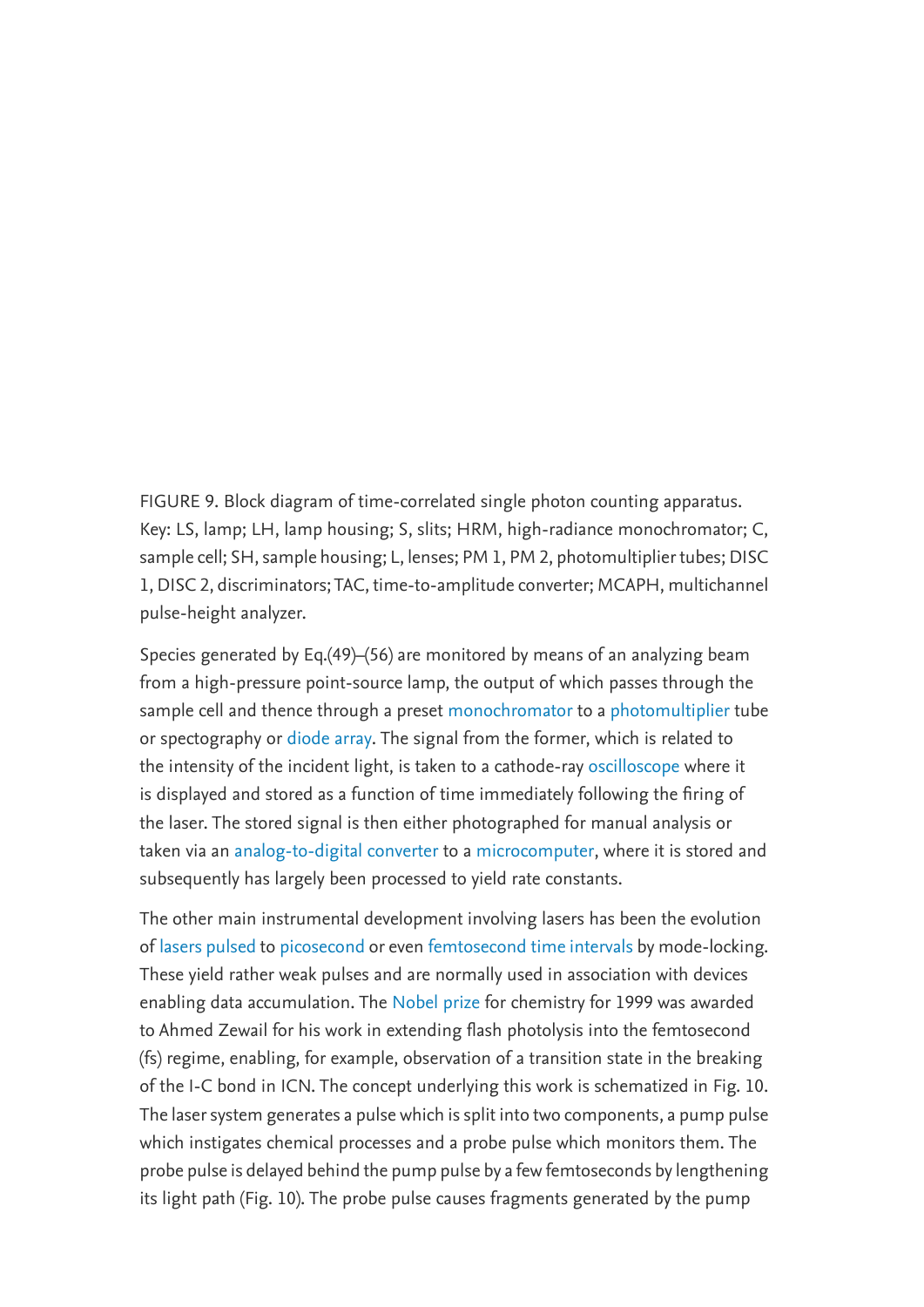pulse to [emit light,](https://www.sciencedirect.com/topics/engineering/emit-light) the characteristics of which provide dynamical information. An example of the fundamental character of this type of investigation is illustrated in Fig. 11. [Ion pairs](https://www.sciencedirect.com/topics/engineering/ion-pair) Na+I− are excited by the pump pulse to the excited form [NaI]\*. The bond distance is very short at the moment of formation, and the excited molecule has a covalent character. As the molecule vibrates, charge moves toward the I atom, and at the furthest point of the [stretching vibration](https://www.sciencedirect.com/topics/chemistry/stretching-vibration) the nuclei are 10–15 Å apart, with the bonding now becoming fully ionic [Na<sub>+</sub> ··· I<sub>-</sub>]. The atoms continue to vibrate between these two forms:

FIGURE 10. Schematic diagram illustrating layout of femtosecond flash photolysis technique. The pump and probe pulses are separated in time by adjusting the light path of the latter. Beams of molecules in the sample tube are excited or dissociated by the pump pulse, and the fragments monitored by the probe pulse on its path to the detector. Reproduced with permission from Scientific American (see Bibliography).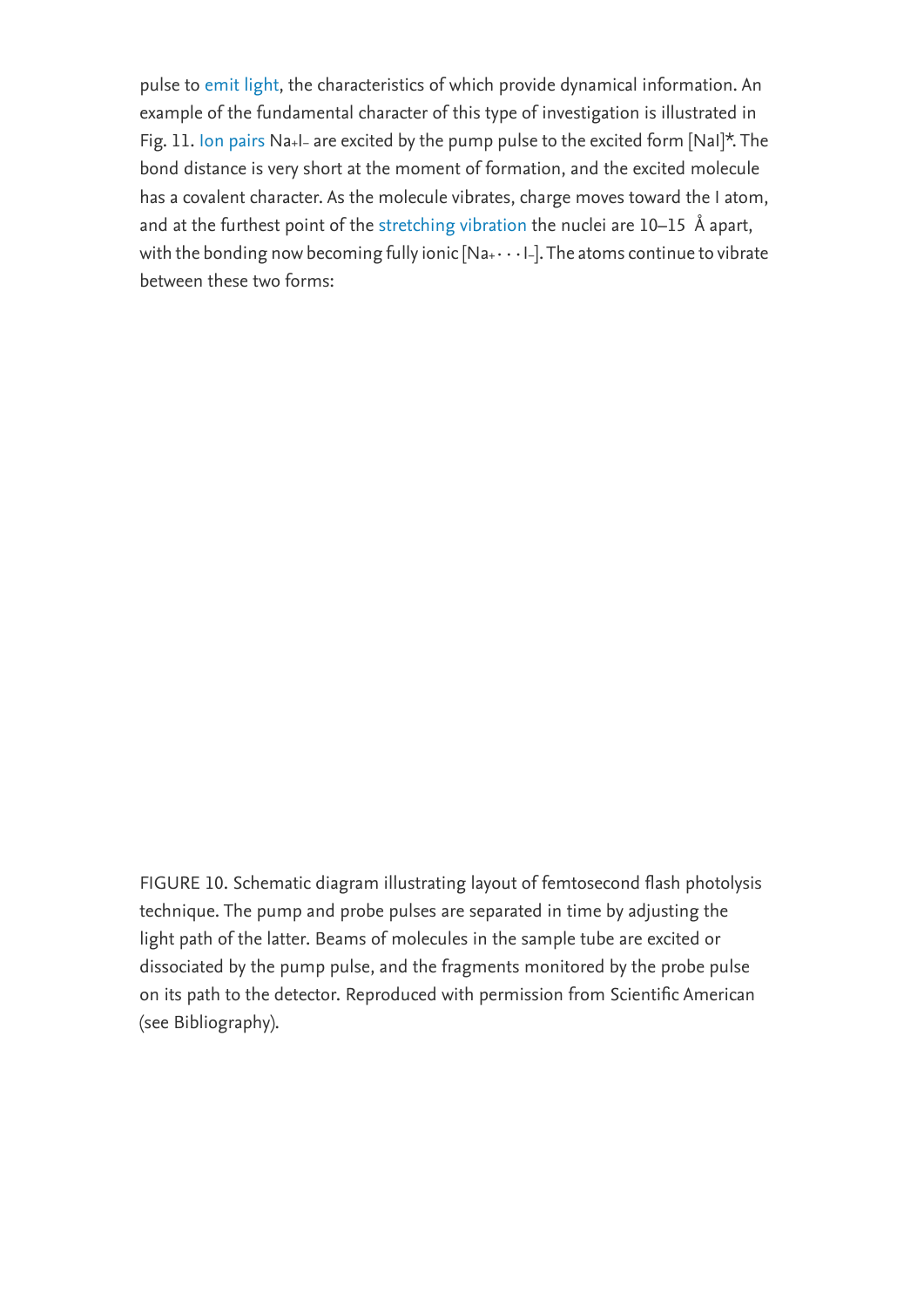FIGURE 11. Femtosecond flash photolysis of gaseous sodium iodide. As the excited ion-pair vibrates, it gradually decays (lower curve) and the resulting free atoms are detected (upper curve).

#### (57)

At the critical distance of 6.9 Å, the energies of the excited and ground states are very close and there is a 20% chance that the excited state will dissociate to give separate Na and I atoms. The femtosecond technique detects a decaying signal from the excited state and an increasing signal as bursts of Na atoms appear from each vibration (Fig. 11).

Lasers are particularly well suited for the time-resolution of light emission [Eq. (50)], especially in the form of [time-correlated single-photon counting](https://www.sciencedirect.com/topics/engineering/time-correlated-single-photon-counting) (Fig. 9). In this technique, the weak output from a repetitively pulsed lamp (pulse width  $\Box$ 1 nsec) or from a sub-nanosecond pulsed laser is divided such that part of the pulse is taken directly to one [photodetector](https://www.sciencedirect.com/topics/engineering/photodetector) (PM 1 in Fig. 9) while the other part is taken to the sample cell. The signal detected by PM 1 is conducted to a time-to-amplitude converter (TAC), which is triggered or "started" on its arrival. The [photon](https://www.sciencedirect.com/topics/physics-and-astronomy/photons) arriving at the sample cell excites a potentially [luminescent](https://www.sciencedirect.com/topics/chemistry/luminiscence-type) molecule [Eq. (49)], which, after some time, fluoresces [Eq. (50)] or phosphoresces [Eq. (50)]. The [photons](https://www.sciencedirect.com/topics/physics-and-astronomy/photons) due to luminescence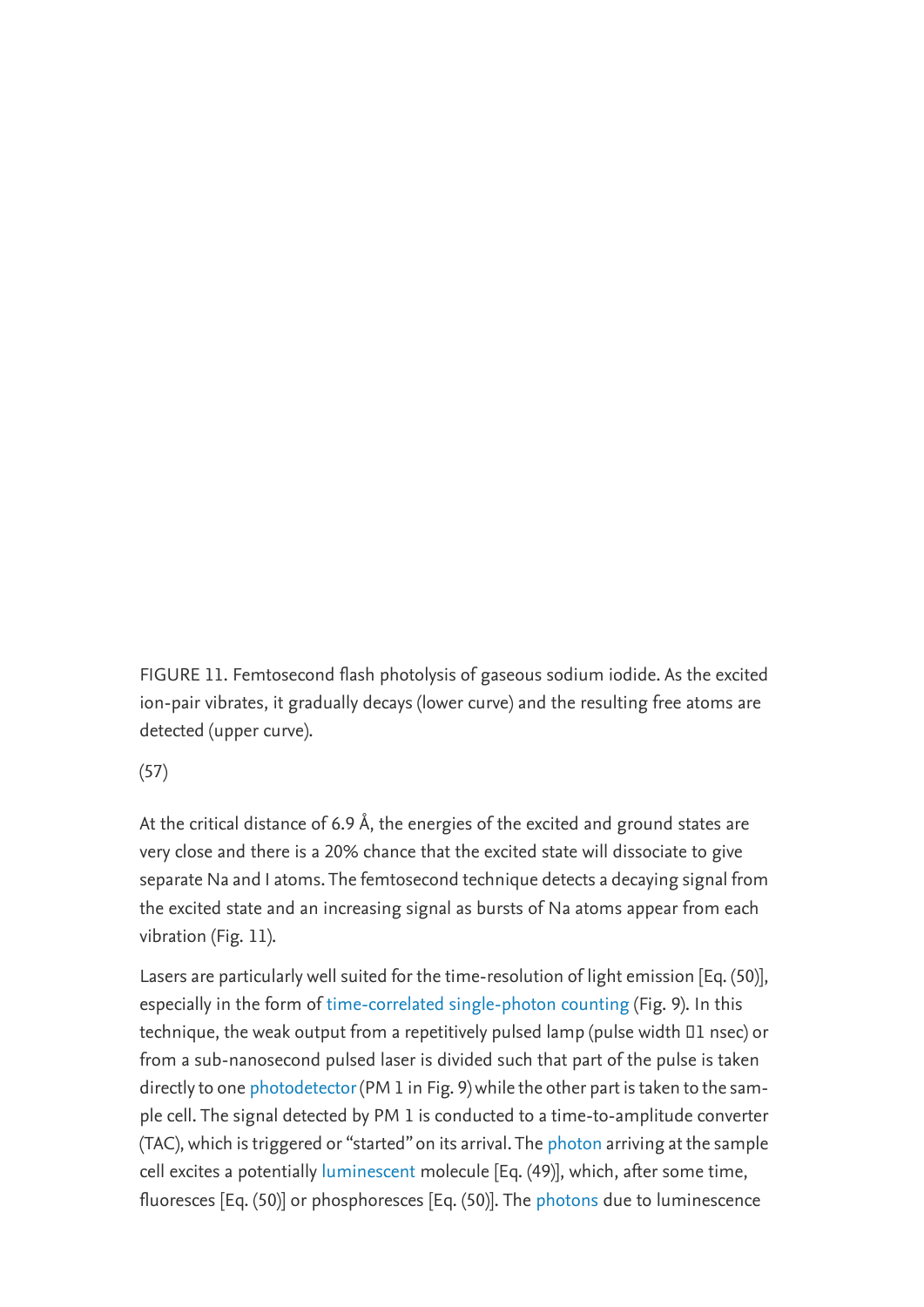activate the second photodetector (PM 2 in Fig. 9), from which a pulse is fed to the TAC, which is then "stopped." The time interval between "start" and "stop" is stored in the [multichannel](https://www.sciencedirect.com/topics/engineering/multichannel) [pulse-height](https://www.sciencedirect.com/topics/earth-and-planetary-sciences/pulse-amplitude) analyzer and the process is repeated for many thousands, if not hundreds of thousands, of times per second. The accumulated data yield the averaged luminescent response of the sample molecule and, after computer processing, can lead to lifetimes with very small standard deviations.

In the more traditional form of flash photolysis, originated by R. W. Norrish and G. Porter, the flash is generated by discharging a bank of [capacitors](https://www.sciencedirect.com/topics/chemistry/capacitor) through a [quartz](https://www.sciencedirect.com/topics/earth-and-planetary-sciences/quartz) tube filled with Kr or Xe: this produces a broad-continuum flash of between a few [microseconds](https://www.sciencedirect.com/topics/engineering/microsecond) and 100 μsec duration. The time-resolution of this apparatus is orders of magnitude inferior to that of laser-flash photolysis, but larger energies are available in view of the greater [spectral width](https://www.sciencedirect.com/topics/engineering/spectral-width) and timespan of the exciting source, i.e., hundreds or thousands of joules rather than fractions of a joule, and so the microsecond technique still enjoys considerable use for particular problems.

#### VI.B Pulse Radiolysis

The technique of pulse [radiolysis](https://www.sciencedirect.com/topics/engineering/radiolysis) is closely related to that of flash photolysis: the optical monitoring system is the same, but the source of light activation is replaced by one of high-energy radiation in the form of a short pulse of a few [nanoseconds](https://www.sciencedirect.com/topics/engineering/nanosecond) or microseconds of fast electrons (typically 3 MeV). The effect of such high-energy radiation is to excite and ionize the material in the sample cell, which may be in liquid, gaseous, or even (transparent) solid form. In the case of water, the initial act of radiolysis is given by Eqs. (58–60):

(58)

- (59)
- (60)

Optical studies reveal the presence of the [solvated electron](https://www.sciencedirect.com/topics/chemistry/solvated-electron) eaq− as a broad, intense absorption maximizing at 0700 nm. Addition of materials capable of reacting with electrons reduces the lifetime of eaq−, enabling kinetics of its fast reactions to be determined. The powerful [oxidant](https://www.sciencedirect.com/topics/engineering/oxidant)  $\cdot$  OH (the hydroxyl radical) has only a weak absorption in the ultraviolet, and its reactivity is best measured by a competition method based on its very fast oxidation of [thiocyanate](https://www.sciencedirect.com/topics/chemistry/thiocyanate) ion CNS− to yield the intensely absorbing ion ( $\Box$ <sub>max</sub> 472 nm). Addition of a second substrate X will provide competition for .OH, and the intensity of the absorption of will be systematically reduced as [X] is increased, enabling a rate constant to be derived.

While [optical methods](https://www.sciencedirect.com/topics/chemistry/optical-method) remain the favored means of analysis in both flash photolysis and pulse radiolysis, other methods of detection have been used with great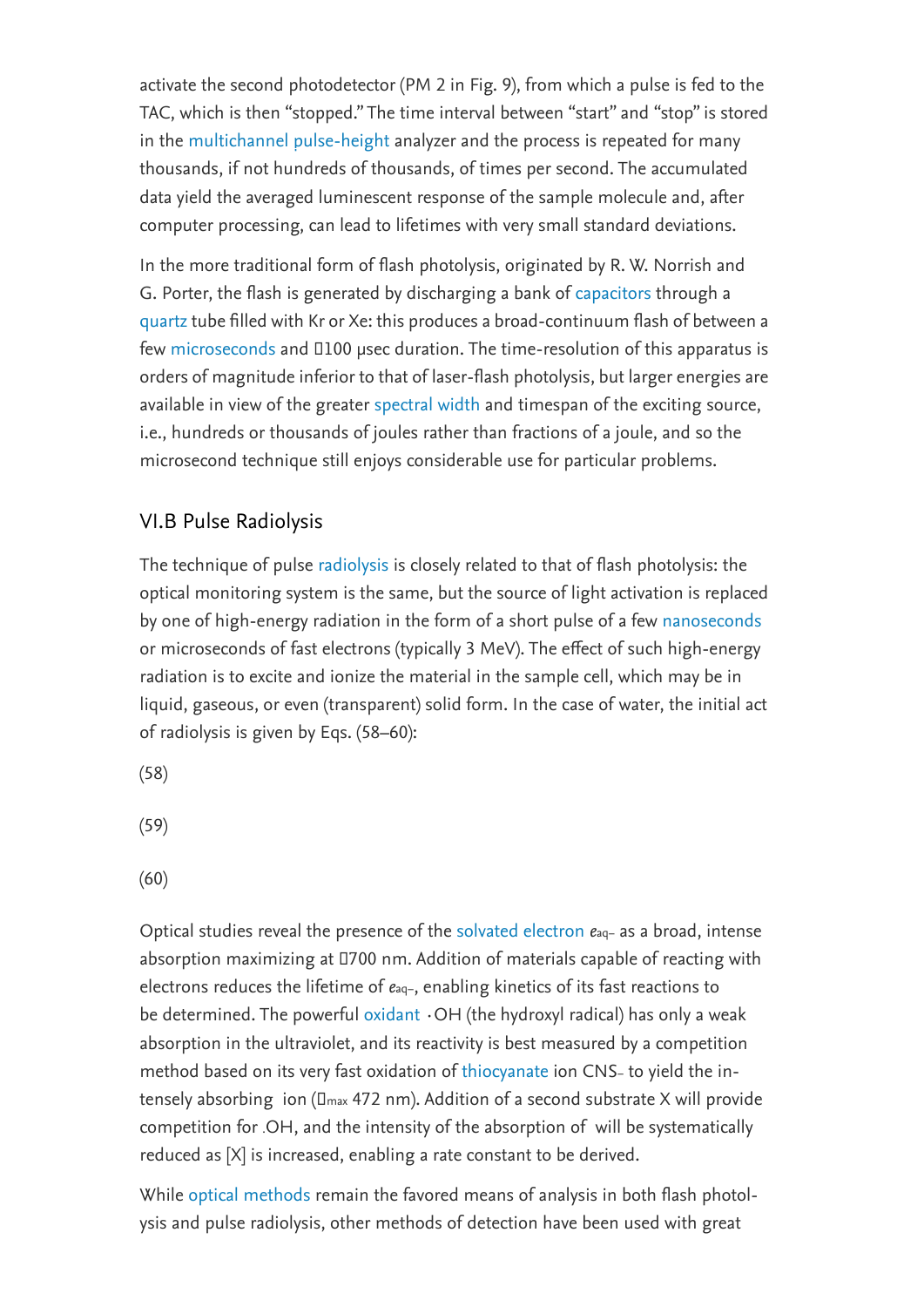effectiveness from time to time, including [conductivity](https://www.sciencedirect.com/topics/chemistry/conductivity) and ESR [spectroscopy](https://www.sciencedirect.com/topics/earth-and-planetary-sciences/spectroscopy). The latter technique, in association with flash photolysis in particular, has led to the observation of [ESR signals](https://www.sciencedirect.com/topics/chemistry/electron-spin-resonance-signal) with anomalous intensities, for example, appearing totally in emission, a phenomenon described as [chemically induced dynamic electron](https://www.sciencedirect.com/topics/chemistry/chemically-induced-dynamic-electron-polarization)  [polarization](https://www.sciencedirect.com/topics/chemistry/chemically-induced-dynamic-electron-polarization) or [CIDEP](https://www.sciencedirect.com/topics/chemistry/chemically-induced-dynamic-electron-polarization).

Other developments include extension of the optical range into the [near IR](https://www.sciencedirect.com/topics/chemistry/nir-spectroscopy) and the use of [cryogenic equipment](https://www.sciencedirect.com/topics/chemical-engineering/cryogenic-equipment) to examine radiolysis at temperatures as low as 4.2 K.

#### VI.C Shock Tubes

[Shock tubes](https://www.sciencedirect.com/topics/earth-and-planetary-sciences/shock-tubes) are applied to the study of [gas phase reactions](https://www.sciencedirect.com/topics/earth-and-planetary-sciences/gas-phase-reaction) on the microsecond to millisecond timescale at temperatures of several thousand kelvins. The [shock wave](https://www.sciencedirect.com/topics/physics-and-astronomy/shock-waves) is generated by breaking a [diaphragm](https://www.sciencedirect.com/topics/engineering/diaphragms) that separates the "driver" gas, usually H2 or He at several atmospheres pressure, and the reactant gas diluted in [argon](https://www.sciencedirect.com/topics/chemistry/argon) at a few torr (1 torr = 10−6 mm Hg). The normal configuration for the apparatus is a hollow tube (Fig. 10), typically measuring 15 cm diameter and 6 m in length, which contains, in the reactant chamber, sensors for measuring the velocity of the shock wave, and an observation point. The [shock front](https://www.sciencedirect.com/topics/physics-and-astronomy/shock-fronts) generated on rupture of the diaphragm travels at [supersonic](https://www.sciencedirect.com/topics/physics-and-astronomy/supersonics) speed (several Mach) toward the reactant gas zone, compressing this and heating it to very high temperatures (which can be calculated), in much less than 1 msec. Detection of the species in the reaction zone is normally optical, especially as many of these emit light from their excited states, although [absorption spectra](https://www.sciencedirect.com/topics/earth-and-planetary-sciences/absorption-spectra) can also be measured. Strong shocks in CH4 and CH<sup>4</sup> − NH<sup>3</sup> yield, respectively, the emission bands of C2 and CN, while Al2O3 dispersed as a dust yields AlO. Alternatively, the reaction zone can be sampled by allowing materials to leak through a [pinhole](https://www.sciencedirect.com/topics/earth-and-planetary-sciences/pinhole) into a mass [spectrometer](https://www.sciencedirect.com/topics/mathematics/spectrometer).

#### [> Read full chapter](https://www.sciencedirect.com/science/article/pii/B0122274105000983)

# [Tautomerism by Hydrogen Transfer in](https://www.sciencedirect.com/science/article/pii/B9780444513229500208)  [Salicylates, Triazoles and Oxazoles](https://www.sciencedirect.com/science/article/pii/B9780444513229500208)

H.E.A. Kramer, in [Photochromism](https://www.sciencedirect.com/book/9780444513229), 2003

## 2.2 pK $*$  of Triplets (pK $<sub>T</sub>$ )</sub>

pKT of triplets can be evaluated from flash photolysis by triplet-triplet absorption measurements or from phosphorescence experiments as demonstrated by Jackson and Porter (ref. 20). For the molecules investigated by these authors (2-naphthol, 1-and 2-naphtholic acids, 2-naphthylamine and acridine) the acidity constants of the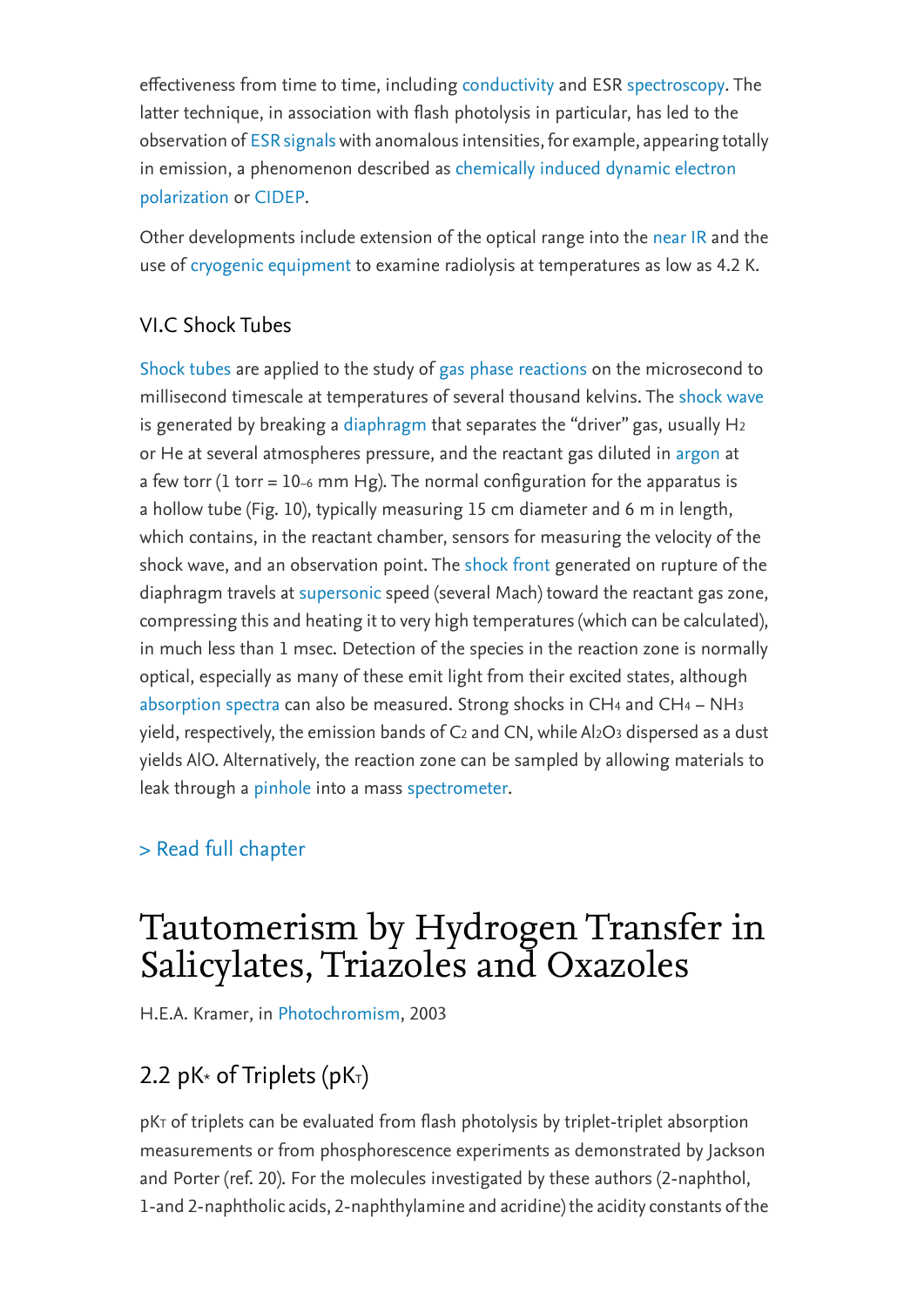triplet and ground states were found to be comparable. For dyes like thionine and lumiflavin (7,8,10-trimethylisoalloxazine), however, pKG and pK $\tau$  differ appreciably (thionine: pKG = −0.33 (ref. 23), pKT = 6.3 (refs. 21,22), lumiflavin: pKG ≈ 0, pKT = 4.45 (refs. 24, 25)). The quantum chemical calculations of Rayez et al. (refs. 26, 27) could explain the different order of pKG, pKT, and pKS1 for various molecules.

Regarding the protonation of triplet states of dyes the classical results of Joussot-Dubien, Bonneau et al. (refs. 22,28) should be mentioned: It is not sufficient to choose a pH value below the pK value of the triplet state (thermodynamic or energetic aspect, respectively) but also the concentration of the buffer acid must be high enough to make sure that the protonation reaction can be accomplished during the short lifetime of the triplet state of the dye (kinetic aspect) (ref. 29). A complete time resolved Förster cycle was presented for thionine triplet in pyridine (ref. 30).

#### [> Read full chapter](https://www.sciencedirect.com/science/article/pii/B9780444513229500208)

# [Nano Biophotonics](https://www.sciencedirect.com/science/article/pii/S1574064107800192)

M.B. Cannell, ... C. Soeller, in [Handai Nanophotonics](https://www.sciencedirect.com/science/bookseries/15740641), 2007

### 5.1 Utility of TPEFP to measure microscopic diffusion

In this article, we have described how TPEFP can be used to probe microscopic diffusion in very small (fl) volumes at high (ms) time resolution. This technique has some advantages over the more common [fluorescence recovery after pho](https://www.sciencedirect.com/topics/chemistry/fluorescence-recovery-after-photobleaching)[to-bleaching](https://www.sciencedirect.com/topics/chemistry/fluorescence-recovery-after-photobleaching) (FRAP) method: (1) The probe concentration is changed by a different wavelength of light than that used to monitor probe concentration. This means we can alter the probe concentration while simultaneously measuring its concentration. The difference in wavelength also reduces interference between measurement and the generation of probe concentration gradients. (2) The source is spatially restricted in 3D (and time) so that photo-release can be restricted to selected micro-volumes. This simplifies the selection of the volume of interest as well as producing a defined geometry for subsequent quantitative analysis. (3) By generating the [fluorescent](https://www.sciencedirect.com/topics/chemistry/fluorescent-probe)  [probe](https://www.sciencedirect.com/topics/chemistry/fluorescent-probe) (by photolysis) we produce signal on a dark background so that small probe concentration differences can be measured. (4) The region involved in producing the change in probe concentration is small; reducing the risk of widespread system damage.

Despite these advantages, the focal volume is small (as determined by the diffraction limited resolution of the objective lens) so that the liberated quantities of [fluores](https://www.sciencedirect.com/topics/chemistry/fluorescein)[cein](https://www.sciencedirect.com/topics/chemistry/fluorescein) (or other caged molecules) are small. In the case of a typical probe molecule concentration of ~ 1 mM, about 30,000 molecules are within the focal volume of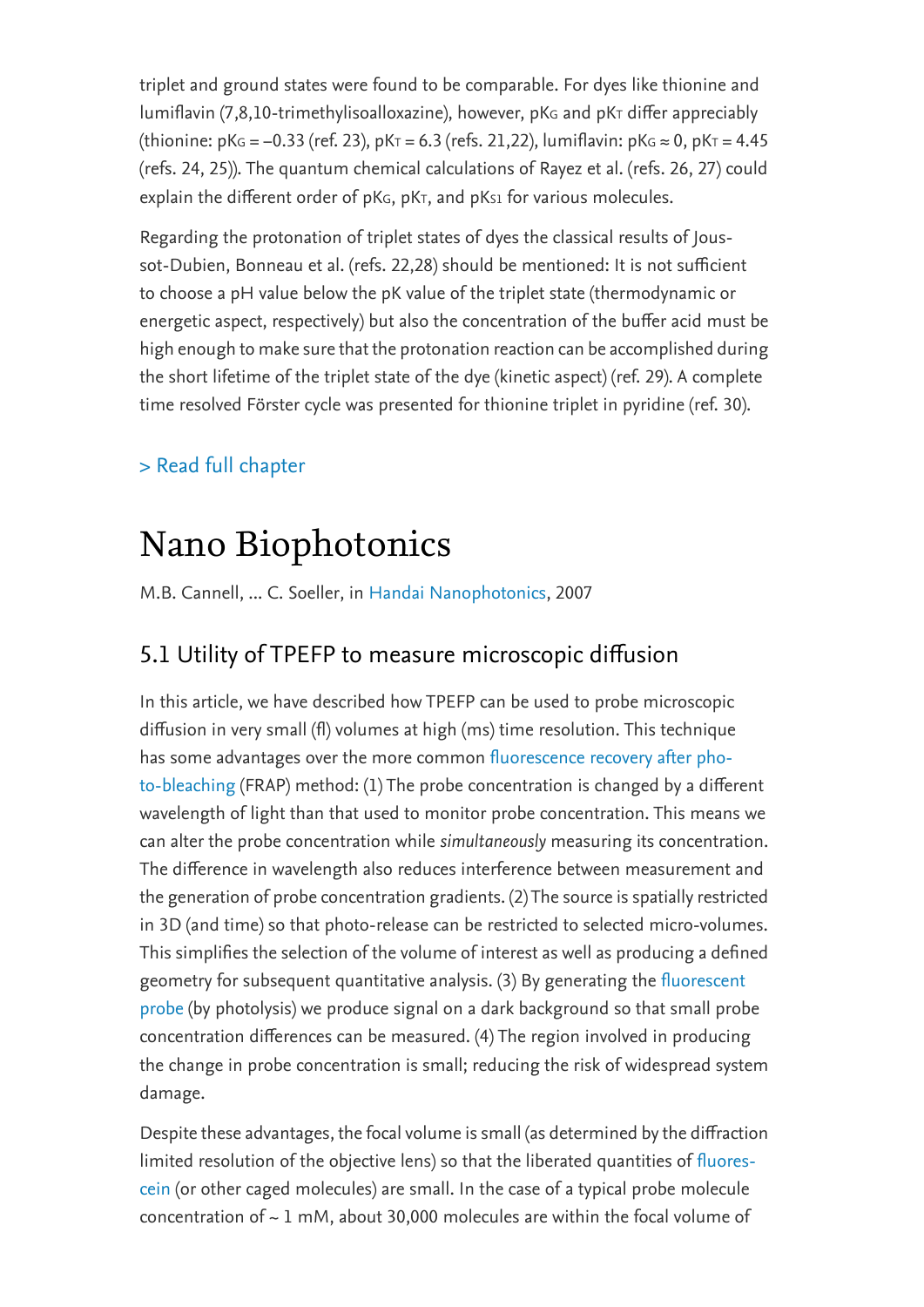the objective lens used here. However, not all these molecules can be photolysed at once since we have not been able to achieve a power level that causes the effective ground state depletion. If the beam power is increased to help offset the small excited volume and excitation rate, photobleaching can occur which complicates the time course of fluorescence liberation. It is our impression that we can achieve no more than  $\sim$  10% of the maximum possible excitation rate before TPE damage becomes a potentially serious problem. TPE induced damage has also been noted in other cell systems [3]. In our experience, this starts to occur at an input power of  $\sim$  5 mW at the sample (corresponding to  $\sim$  15 mW input). Nevertheless, we showed that it is possible to release sufficient quantities of fluorescein for determination of diffusion constants at powers that do not lead to this complication. By using confocal line scanning coupled with computer modeling we can evaluate both intracellular and cell-cell diffusion of fluorescein which should permit detailed analysis of gap junction regulation in identified cells with high time resolution. This method also carries the advanatge that noisy signals are less of a problem as entire data sets can be model fit simultaneously. Our data also shows marked [heterogeneity](https://www.sciencedirect.com/topics/chemistry/heterogeneity) in diffusion between different adjacent cells (cf. Fig. 3A). The high spatial resolution of TPEFP allows such non-uniformity to be detected and studied and these differences might not be anticipated for a reasonably homogeneous tissue such as the lens. In this case, the highly restricted nature of TPEFP enabled fine control over the region probed -a property that cannot be reproduced by any other [optical method](https://www.sciencedirect.com/topics/chemistry/optical-method) which does not produce three dimensionally resolved excitation. A common alternative approach to probe intercellular permeability and diffusion is to use fluorescence recovery after photobleaching (FRAP). After selectively bleaching the [fluorochrome](https://www.sciencedirect.com/topics/chemistry/fluorochrome) in a small region of tissue, the observed rate of fluorescence recovery should be a function of the intercellular coupling to cells that were not exposed to the bleaching [illumination](https://www.sciencedirect.com/topics/chemistry/illumination) (which serve as a reservoir of dye). In principle, it should be possible to use two-photon excitation to selectively bleach the dye within a target cell also and achieve similar local resolution as shown here the uncaging approach. However, as noted earlier, the reduced contrast associated with FRAP methods decreases [signal-to-noise ratio.](https://www.sciencedirect.com/topics/chemistry/signal-to-noise-ratio) For example, in experiments using conventional one-photon illumination the directed transport of [tubulin](https://www.sciencedirect.com/topics/chemistry/tubulin) was detected using caged fluorochromes [26] but could not be resolved in FRAP experiments [27]. It also is possible that the light dose needed to produce significant photobleaching for FRAP may be more damaging to the cell than a pulse designed to break a labile cage molecule.

TPEFP can also be used to study the kinetics of chemical reactions. We were able to measure the dark reaction of a CMNB cage as 2500 s-1 by recording the rate of rise of fluorescence at the start of the TPEFP pulse. This dark reaction represents a first order chemical reaction from the induction of the excited state to the appearance of the broken cage components. This reaction also leads to a complicated release time course when significant photobleaching of the released fluorescein is present. For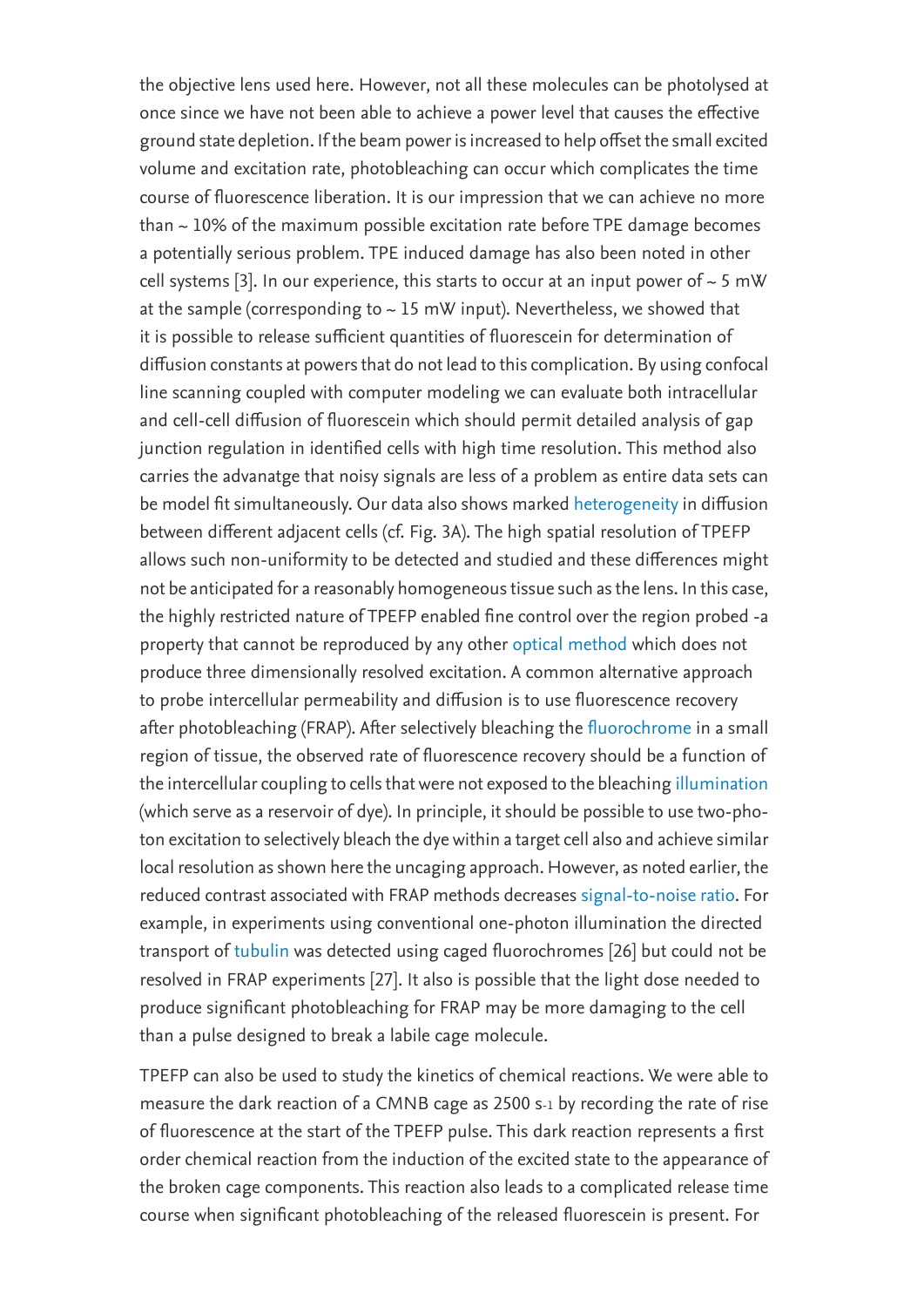analysis of diffusion, one can examine the dissipation of the profile immediately after the pulse or keep to powers below that needed to cause significant photobleaching. This observation directly supports the idea that the light dose needed to produce significal photobleaching for FRAP may be more damaging than that associated with a pulse designed to break a labile cage molecule.

The methods described here can be readily extended to other types of [molecular](https://www.sciencedirect.com/topics/chemistry/molecular-sieve)  [sieves](https://www.sciencedirect.com/topics/chemistry/molecular-sieve) where local diffusive properties need to be measured. In addition, it is possible to synthesize molecules with different sizes and shapes to probe the local microenvironment.

#### [> Read full chapter](https://www.sciencedirect.com/science/article/pii/S1574064107800192)

# [Kinetics and Atmospheric Chemistry](https://www.sciencedirect.com/science/article/pii/B9780122570605500071)

Barbara J. Finlayson-Pitts, James N. PittsJr., in [Chemistry of the Upper and Lower](https://www.sciencedirect.com/book/9780122570605)  [Atmosphere](https://www.sciencedirect.com/book/9780122570605), 2000

### 3. Flash Photolysis Systems

As the name implies, this technique relies on flash [photolysis](https://www.sciencedirect.com/topics/chemistry/photolysis) to generate the reactive species A. In one of the most common configurations, resonance or induced fluorescence is used to monitor the decay of A—hence the name flash photolysis–resonance fluorescence (FP-RF). Since lasers are now frequently used as the photolysis source, the term laser flash photolysis–resonance fluorescence (LFP-RF) is also used.

Figure 5.7 is a schematic diagram of a typical FP-RF apparatus used to study [chlorine](https://www.sciencedirect.com/topics/chemistry/chlorine) atom reactions (Nicovich and Wine, 1996). For example, the fourth harmonic at 266 nm from an Nd:YAG laser can be used to generate [chlorine atoms](https://www.sciencedirect.com/topics/chemistry/chlorine-atom) from the dissociation of [phosgene,](https://www.sciencedirect.com/topics/chemistry/phosgene) COCl2. After a preset time following the photolytic flash, the time decay of the reactive species is monitored using the fluorescence excited by a resonance lamp. Since B is present in concentrations in great excess compared to A, care must be taken to avoid impurities that may react with A or photolyze to produce reactive species that do. A restriction on the nature of B is that it must not photolyze significantly itself; reactions of such species as NO2 and O3, which dissociate to produce highly reactive oxygen atoms, are often difficult to study with this technique. In addition, care must be taken to avoid the buildup of reaction products or of photolysis products in the photolysis cell, since some of these can photolyze and produce interfering secondary reactions. This is usually accomplished by using a slow flow of gas through the cell.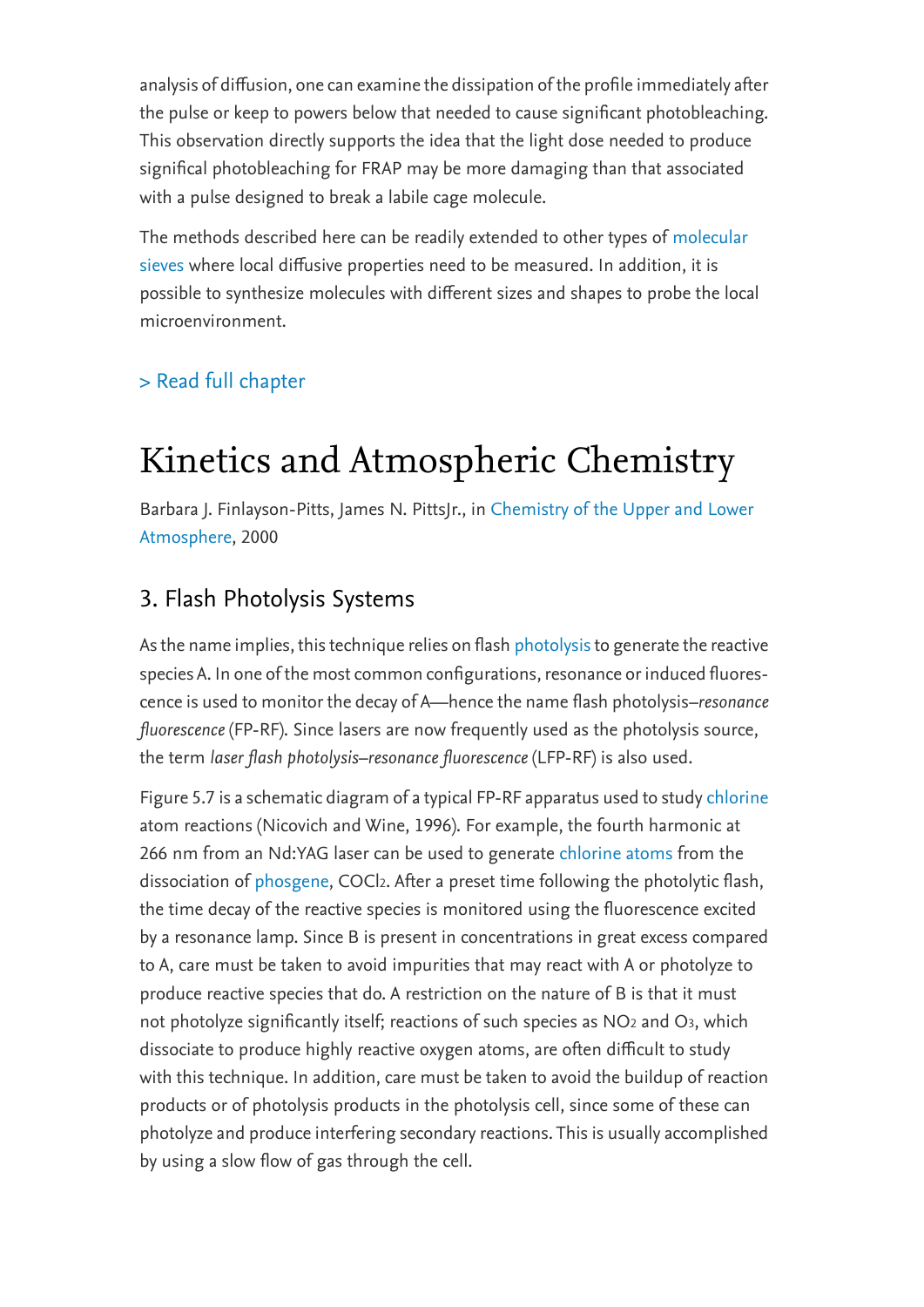FIGURE 5.7. Laser photolysis resonance fluorescence apparatus for studying the kinetics of gas-phase reactions of H, O, Cl, and Br atoms with atmospheric trace gases. A/D, amplifier/discriminator; DDG, digital delay generator; FM, flow meter; IF, interference filter; MCS, multichannel scaler; PD, photodiode array detector; PG, pulse generator; PMT, photomultiplier. (Graciously provided by J. M. Nicovich and P. H. Wine, Georgia Institute of Technology.).

The limitations on the total pressure in the FP-RF cell are far less severe than those for FFDS. The lower end of the pressure range that can be used is determined by the need to minimize diffusion of the reactants out of the viewing zone. The upper end is determined primarily by the need to minimize both the absorption of the [flash lamp](https://www.sciencedirect.com/topics/earth-and-planetary-sciences/flash-lamps) radiation by the carrier gas and the quenching of the excited species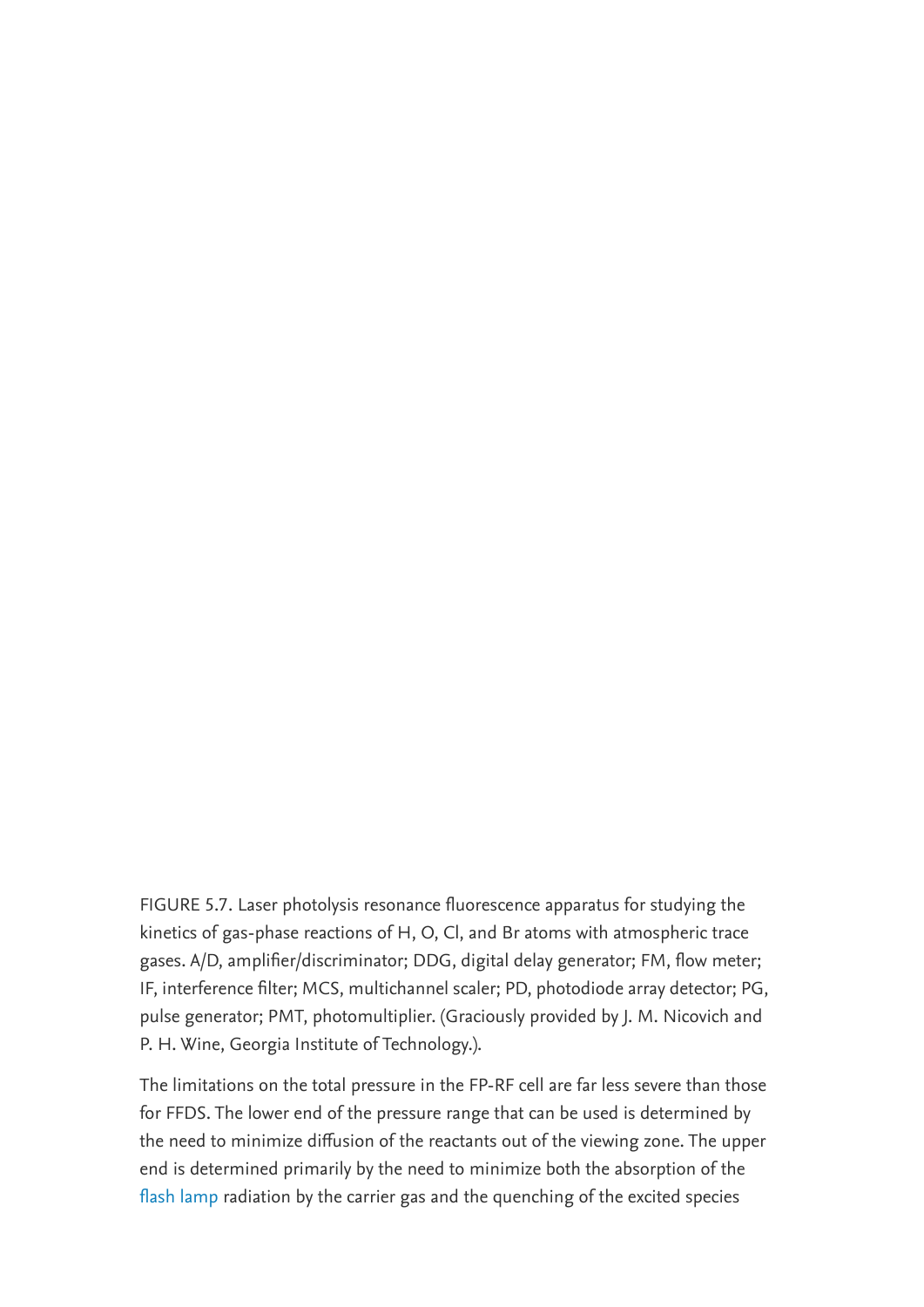being monitored by RF. In practice, pressures of  $\Box$  5 Torr up to several atmospheres are used. The [kinetic analysis](https://www.sciencedirect.com/topics/chemistry/kinetic-method) is again typically pseudo-first-order with the "stable" reactant molecule B in great excess over the reactive species as outlined earlier. Table 5.5 gives some typical sources of reactive species used in FP-RF systems.

TABLE 5.5. Some Typical Sources of Reactive Species in FP – RF Systems

| <b>Reactive species</b> | <b>Source</b>                                                                                  |
|-------------------------|------------------------------------------------------------------------------------------------|
| OH                      | H2O                                                                                            |
|                         | Reactions of O(1 D), e.g., O3, N2O e.g., O3, $+ h\nu$                                          |
|                         | $\rightarrow$ . O(1D) + O2 O(1D) + H2 $\rightarrow$ OH + H or O(1D) +<br>$H2O \rightarrow 2OH$ |
|                         | HNO <sub>3</sub>                                                                               |
|                         | H2O2                                                                                           |
| $\overline{C}$          | COC <sub>2</sub>                                                                               |
| O(3P)                   | O <sub>2</sub>                                                                                 |
| H                       | Alkanes, e.g., C3H8                                                                            |
| <b>RO</b>               | <b>RONO</b>                                                                                    |

An example of the use of FP-RF to study the kinetics of an atmospherically relevant reaction is found in Fig. 5.8 (Stickel et al., 1992). Chlorine atoms were formed by laser photolysis of COCl2 at 266 nm and detected using [resonance fluorescence](https://www.sciencedirect.com/topics/chemistry/resonance-fluorescence) in the 135- to 140-nm region. As expected, the decay of Cl in the presence of a great excess of CH3SCH3 (DMS) is exponential (Fig. 5.8a), and slopes of such decays are linear with the concentration of DMS (Fig. 5.8b). From the slope of the line in Fig. 5.8b, the rate constant at this temperature and pressure was determined to be  $(k = 1)$ 2.71 ± 0.09) × 10−10 cm3 molecule−1 s−1.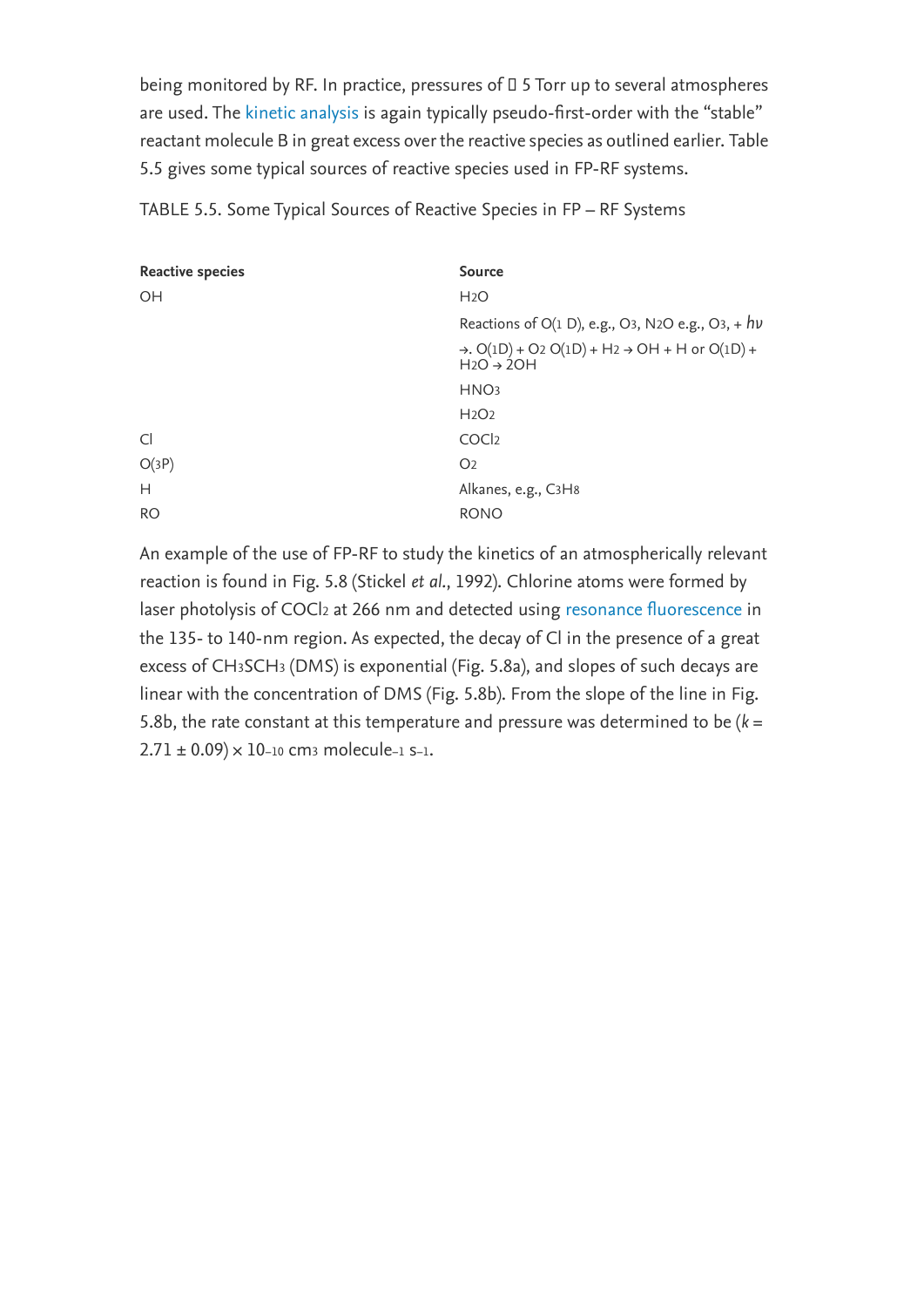FIGURE 5.8. (a) Typical decay of resonance fluorescence from atomic chlorine in the presence of CH3SCH3 (8.6 × 1013 molecules cm−3) at 297 K and in 50 Torr N<sup>2</sup> as the carrier gas (adapted from Stickel et al., 1992). (b) Typical pseudo-first-order plot of slopes of plots such as those in part (a) against the initial concentration of CH3SCH3(adapted from Stickel et al., 1992).Copyright © 1992

#### [> Read full chapter](https://www.sciencedirect.com/science/article/pii/B9780122570605500071)

## [Fundamentals](https://www.sciencedirect.com/science/article/pii/B008045047400011X)

M.W. George, P. Portius, in [Comprehensive Organometallic Chemistry III,](https://www.sciencedirect.com/referencework/9780080450476) 2007

## 1.10.4 Room Temperature Techniques—Fast Time-Resolved Infrared Spectroscopy

The detection of short-lived transient species is often achieved by flash [photolysis](https://www.sciencedirect.com/topics/chemistry/photolysis) where an extremely short flash of [UV/Vis](https://www.sciencedirect.com/topics/chemistry/uv-vis-spectroscopy) radiation from a laser generates a high concentration of transient species, and a second probe beam monitors any changes that occur after the flash. Traditionally, UV/Vis spectroscopy has been used as a detection method. However, time-resolved [infrared spectroscopy](https://www.sciencedirect.com/topics/chemistry/ir-spectroscopy) (TRIR), a combination of UV [flash photolysis](https://www.sciencedirect.com/topics/chemistry/flash-photolysis) and fast IR detection, also has a long history.39 There are several different approaches to fast [IR spectroscopy](https://www.sciencedirect.com/topics/chemistry/ir-spectroscopy) and the method of choice depends upon the timescale of the reaction. Measurements on the nanosecond to millisecond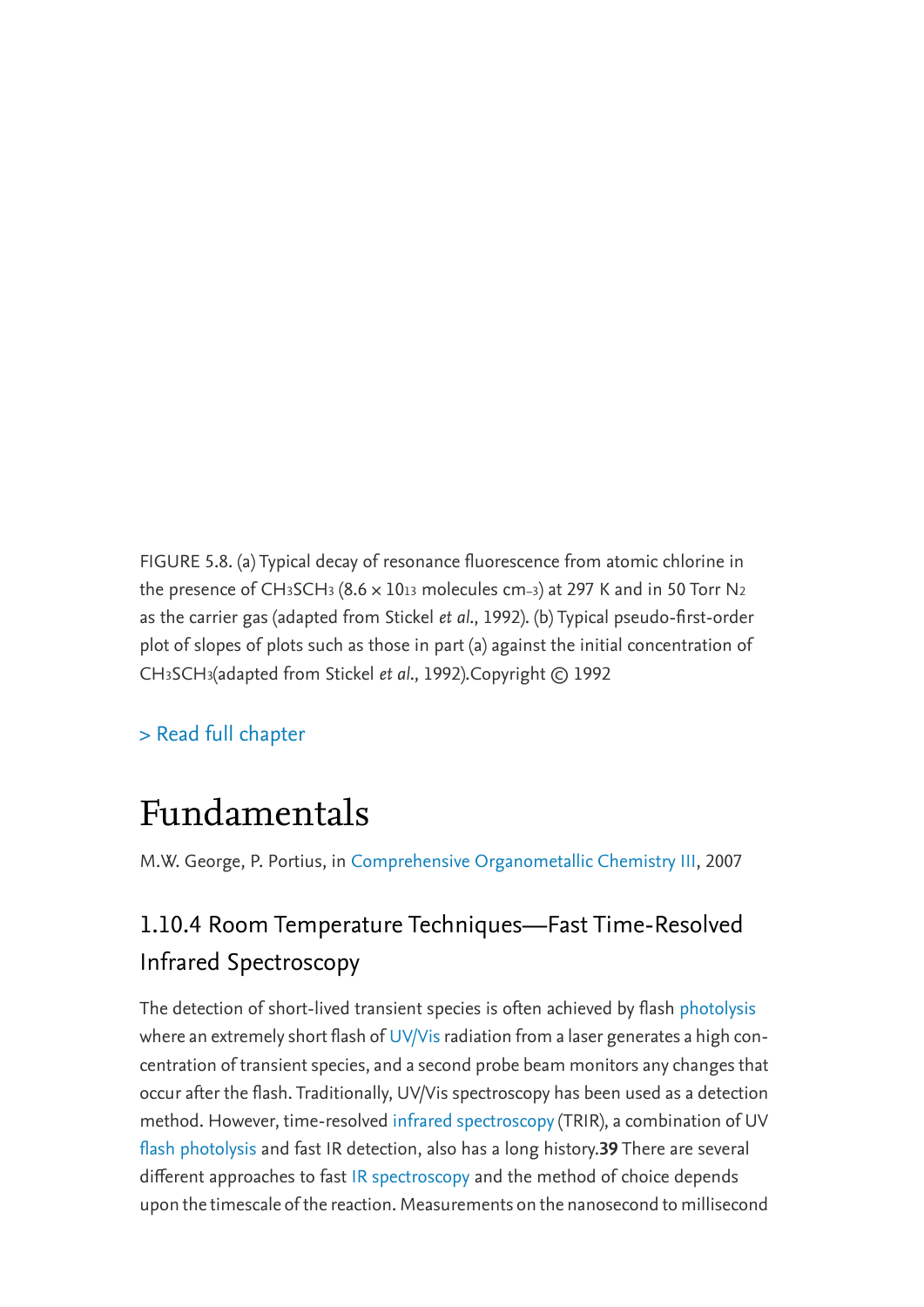timescale are obtained using point-by-point techniques or by step-scan FTIR. In the point-by-point approach, a continuous wave IR laser (CO or diode) or globar is used as the IR source, which is tuned to one particular IR frequency (Figure 3).39

Figure 3. (a) Schematic layout of an IR diode laser-based TRIR spectrometer where I – IR laser diode; M – monochromator; C – cell; D – MCT IR detector; UV – UV or visible laser pulse; and B – beamstop. The "point-by-point" TRIR approach is achieved by (b) recording the change in IR absorbance following the UV/visible laser flash at one specific IR frequency. Repeating this measurement at different IR wavelengths generates a series of TRIR decay traces. (c) Plotting the change in IR absorbance versus wave number for a given time delay  $(\Delta t)$  after the laser flash ( $t = 0$ ) produces a TRIR spectrum at that time delay.

The change in IR absorbance following the laser flash is monitored using a fast IR detector(HgCdTe or InSb), thus producing an IR kinetic trace at the chosen IR frequency. The IR frequency is changed and the measurement can be repeated. TRIR spectra at a certain time delay are built up in a point-by-point fashion by plotting the change in absorbance versus wave number. A limitation of the point-by-point approach for obtaining TRIR spectra is that it is extremely labor intensive, and the coverage of a larger IR spectral range (>200 cm−1) is an arduous task. An alternative approach to IR laser-based TRIR spectroscopy on the nanosecond timescale is time-resolved step-scan FTIR, which is advantageous since the entire [mid-IR](https://www.sciencedirect.com/topics/chemistry/mid-ir-spectroscopy) region is covered allowing for a simultaneous measurement at all wave numbers while maintaining the high-throughput and multiplex advantages of FTIR.37 The time-resolved step-scan FTIR technique involves the movable mirror of the [interferometer](https://www.sciencedirect.com/topics/materials-science/interferometer) being displaced in a stepwise manner. At each mirror position, the time-dependent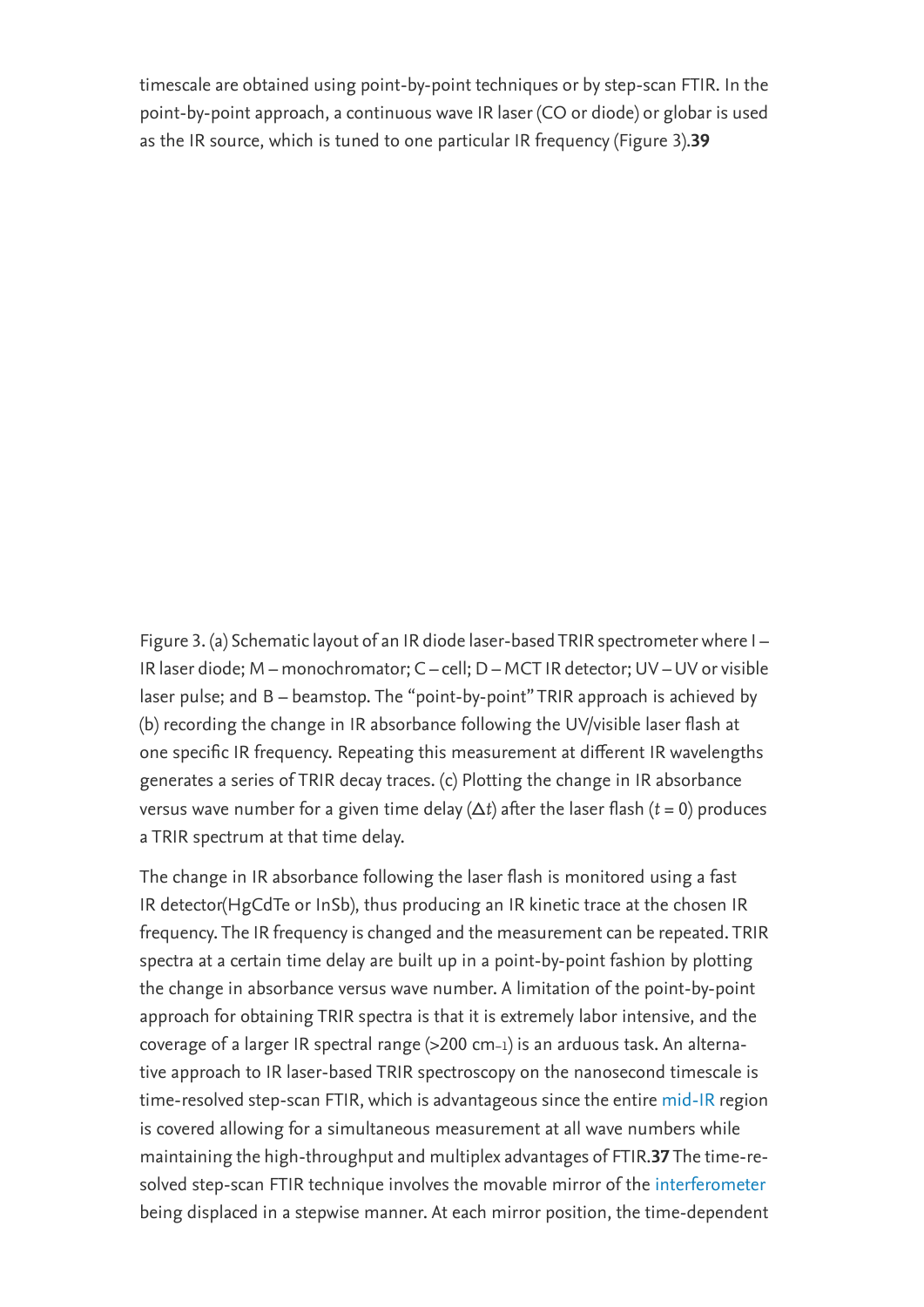change in [IR intensity](https://www.sciencedirect.com/topics/chemistry/infrared-signal-intensity) is measured following excitation, producing time-dependent interferograms (Figure 4). [Fourier transformation](https://www.sciencedirect.com/topics/chemistry/fourier-transform) of an interferogram at a particular time delay following excitation yields the spectral intensity changes at that particular time slice and this can be easily converted to the corresponding [absorption spec](https://www.sciencedirect.com/topics/chemistry/absorption-spectrum)[trum.](https://www.sciencedirect.com/topics/chemistry/absorption-spectrum) This process can be repeated at a variety of time delays following excitation generating a series of time-resolved spectra. Kinetic traces can be obtained by plotting the change in absorbance at any frequency as a function of time.



Figure 4. (a) Schematic diagram of a Michelson interferometer in a typical FTIR spectrometer where BS – beamsplitter; D – IR detector; IR – IR source; Mf – fixed mirror; Mm – moving mirror. The principle of time-resolved step-scan FTIR involves stopping the moving mirror of the FTIR and recording the change in IR absorbance at all wavelengths at one specific mirror position. Repeating this measurement at different mirror positions generates a series of time-resolved data at different mirror positions. A time-resolved interferogram (b) can be produced by plotting IR detector signal versus retardation for a given time delay  $(\Delta t)$  after the laser flash. Fourier transformation of this interferogram generates the TRIR spectrum (c) for a given time delay. The resulting spectrum covers the entire IR region and we illustrate this point showing the excited state IR spectrum (1200–1700 cm−1) obtained 100 ns after the UV/Vis photolysis of [Ru(bpy)3]Cl2 in CD3CN. The negative bands result from depletion of parent absorptions and the positive bands are due to the IR fingerprint of the excited state.

The time resolution of the point-by-point and step-scan FTIR approaches is limited by the rise time of the fast IR detector used in the experiment (ca. 10 ns). However, many photochemical and photophysical events take place on the sub-nanosecond timescale, which require a faster technique. Ultrafast IR spectroscopy is a variant of the pump–probe technique, where time resolution is achieved by spatially delaying the probe pulse with respect to the pump pulse (Figure 5).